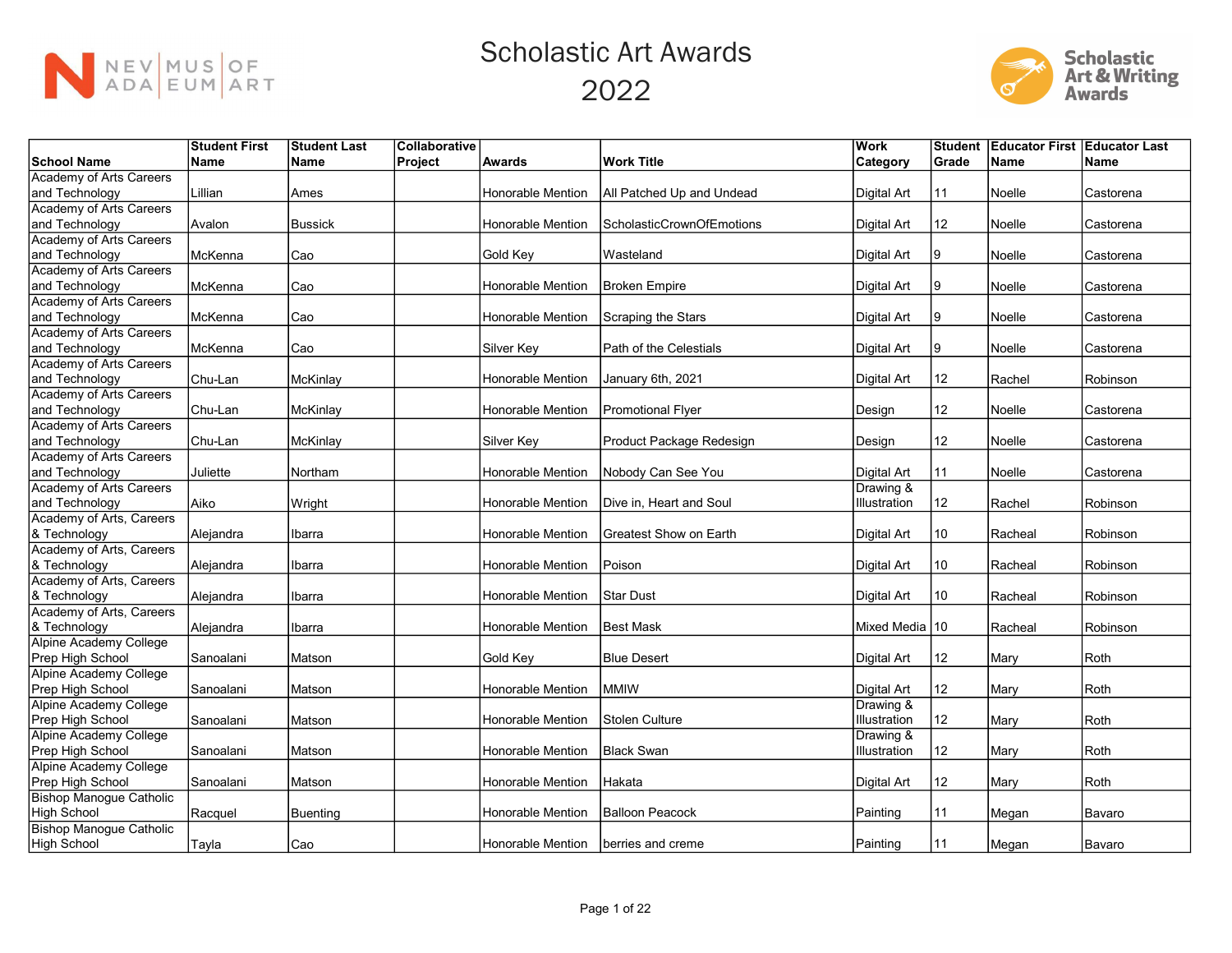



|                                | <b>Student First</b> | <b>Student Last</b> | Collaborative |                          |                     | Work               | <b>Student</b> | <b>Educator First Educator Last</b> |             |
|--------------------------------|----------------------|---------------------|---------------|--------------------------|---------------------|--------------------|----------------|-------------------------------------|-------------|
| <b>School Name</b>             | <b>Name</b>          | <b>Name</b>         | Project       | <b>Awards</b>            | <b>Work Title</b>   | <b>Category</b>    | Grade          | <b>Name</b>                         | <b>Name</b> |
| <b>Bishop Manogue Catholic</b> |                      |                     |               |                          |                     | Drawing &          |                |                                     |             |
| High School                    | lan                  | Clement             |               | Honorable Mention        | Synecdoche          | Illustration       | 12             | Megan                               | Bavaro      |
| <b>Bishop Manogue Catholic</b> |                      |                     |               |                          |                     | Drawing &          |                |                                     |             |
| High School                    | Kaeley               | Cooper              |               | Honorable Mention        | Intrusive           | Illustration       | 12             | Megan                               | Bavaro      |
| <b>Bishop Manogue Catholic</b> |                      |                     |               |                          |                     | Ceramics &         |                |                                     |             |
| High School                    | Mike                 | Gilbert             |               | Honorable Mention        | Demon Slayer        | Glass              | 12             | Megan                               | Bavaro      |
| <b>Bishop Manogue Catholic</b> |                      |                     |               |                          |                     |                    |                |                                     |             |
| High School                    | Quitzia              | Gonzalez N          |               | <b>Honorable Mention</b> | Madrugada           | Sculpture          | 12             | Megan                               | Bavaro      |
| <b>Bishop Manogue Catholic</b> |                      |                     |               |                          |                     |                    |                |                                     |             |
| High School                    | Mary                 | Lee                 |               | Honorable Mention        | two side            | Painting           | 12             | Megan                               | Bavaro      |
| <b>Bishop Manogue Catholic</b> |                      |                     |               |                          |                     |                    |                |                                     |             |
| High School                    | Jamison              | Leonis              |               | Honorable Mention        | Leaf                | Photography   11   |                | Megan                               | Bavaro      |
| <b>Bishop Manogue Catholic</b> |                      |                     |               |                          |                     |                    |                |                                     |             |
| High School                    | Mia                  | Loran               |               | Honorable Mention        | Wonderland          | Photography   10   |                | Trisha                              | French      |
| <b>Bishop Manogue Catholic</b> |                      |                     |               |                          |                     |                    |                |                                     |             |
| High School                    | Maggie               | Masterson           |               | Honorable Mention        | Food Insecurities   | Painting           | 12             | Megan                               | Bavaro      |
| <b>Bishop Manogue Catholic</b> |                      |                     |               |                          |                     |                    |                |                                     |             |
| High School                    | Tom                  | Morgan              |               | Gold Key                 | Fiery Eye           | Photography 12     |                | Megan                               | Bavaro      |
| <b>Bishop Manogue Catholic</b> |                      |                     |               |                          |                     |                    |                |                                     |             |
| High School                    | Tom                  | Morgan              |               | Gold Key                 | Hand                | Photography 12     |                | Megan                               | Bavaro      |
| <b>Bishop Manogue Catholic</b> |                      |                     |               |                          |                     |                    |                |                                     |             |
| High School                    | Tom                  | Morgan              |               | <b>Gold Key</b>          | Stay at Home        | Photography 12     |                | Megan                               | Bavaro      |
| <b>Bishop Manogue Catholic</b> |                      |                     |               |                          |                     |                    |                |                                     |             |
| High School                    | Tom                  | Morgan              |               | Honorable Mention        | Wheelbarrow         | Photography 12     |                | Megan                               | Bavaro      |
| <b>Bishop Manogue Catholic</b> |                      |                     |               |                          |                     |                    |                |                                     |             |
| High School                    | Tom                  | Morgan              |               | Honorable Mention        | Toilet              | Photography 12     |                | Megan                               | Bavaro      |
| <b>Bishop Manogue Catholic</b> |                      |                     |               |                          |                     |                    |                |                                     |             |
| High School                    | Tom                  | Morgan              |               | Silver Key               | Texture             | Art Portfolio      | 12             | Megan                               | Bavaro      |
| <b>Bishop Manogue Catholic</b> |                      |                     |               |                          |                     |                    |                |                                     |             |
| High School                    | Bracciano            | Olsen               |               | Honorable Mention        | Chevy in the Rain   | Photography 9      |                | Megan                               | Bavaro      |
| <b>Bishop Manogue Catholic</b> |                      |                     |               |                          |                     |                    |                |                                     |             |
| High School                    | Aiden                | Siridachanon        |               | Silver Key               | Aiden Siridachanon  | Art Portfolio      | 12             | Megan                               | Bavaro      |
| <b>Bishop Manogue Catholic</b> |                      |                     |               |                          |                     | Drawing &          |                |                                     |             |
| High School                    | Justin               | Vu                  |               | Honorable Mention        | <b>Desert Dunes</b> | Illustration       | 9              | Megan                               | Bavaro      |
|                                |                      |                     |               |                          |                     |                    |                |                                     |             |
| Carson High School             | Jennifer             | Acosta              |               | <b>Gold Kev</b>          | Aquaphobia          | Photography   12   |                | Kara                                | Ferrin      |
|                                |                      |                     |               |                          |                     |                    |                |                                     |             |
| Carson High School             | Jennifer             | Acosta              |               | Honorable Mention        | Heliophobia         | Photography 12     |                | Kara                                | Ferrin      |
|                                |                      |                     |               |                          |                     |                    |                |                                     |             |
| Carson High School             | Jennifer             | Acosta              |               | Honorable Mention        | Phobias             | Art Portfolio   12 |                | Kara                                | Ferrin      |
|                                |                      |                     |               |                          |                     |                    |                |                                     |             |
| Carson High School             | Jennifer             | Acosta              |               | Silver Key               | pediophobia         | Photography 12     |                | Kara                                | Ferrin      |
|                                |                      |                     |               |                          |                     |                    |                |                                     |             |
| Carson High School             | Estefania            | Arquelles           |               | Gold Key                 | Forsaken Values     | Photography 12     |                | Kara                                | Ferrin      |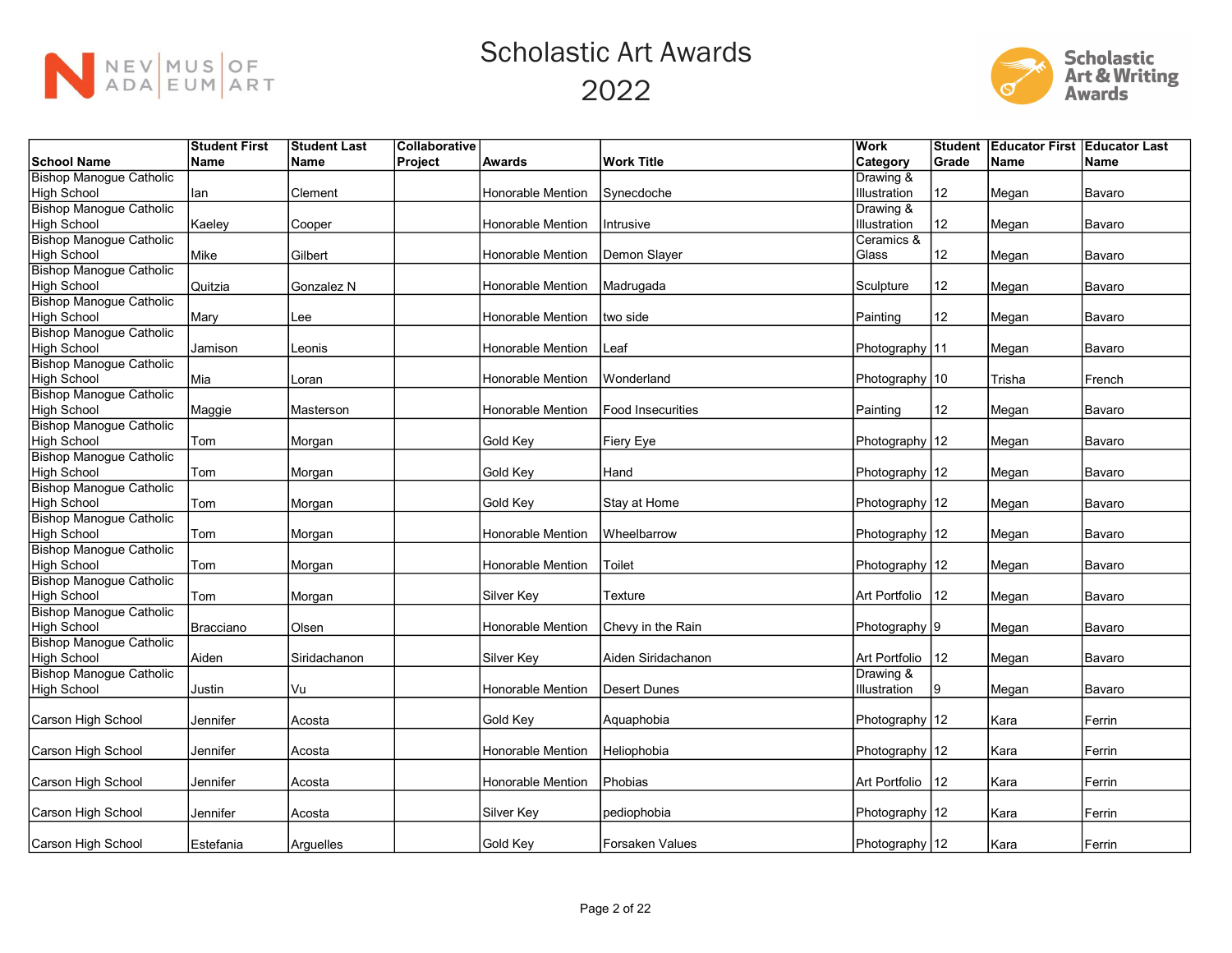



|                    | <b>Student First</b> | <b>Student Last</b> | Collaborative |                          |                                  | Work                | <b>Student</b> | <b>Educator First Educator Last</b> |               |
|--------------------|----------------------|---------------------|---------------|--------------------------|----------------------------------|---------------------|----------------|-------------------------------------|---------------|
| School Name        | Name                 | Name                | Project       | <b>Awards</b>            | <b>Work Title</b>                | <b>Category</b>     | Grade          | <b>Name</b>                         | Name          |
| Carson High School | Kora                 | Ashton              |               | Honorable Mention        | Sadness                          | Sculpture           | 12             | Alisa                               | Kuniya        |
| Carson High School | Kora                 | Ashton              |               | Silver Key               | Dissociation                     | Sculpture           | 12             | Alisa                               | Kuniya        |
| Carson High School | Laura                | Bennett             |               | Honorable Mention        | Divided We Stand                 | Mixed Media 10      |                | Karen                               | McCraw        |
| Carson High School | Eren                 | Bourcier            |               | Honorable Mention        | Alone Where I Was Once Worshiped | Digital Art         | 11             | Karen                               | McCraw        |
| Carson High School | Faith                | Bowman              |               | Honorable Mention        | Robots                           | Ceramics &<br>Glass | 12             | Alisa                               | Kuniya        |
| Carson High School | lan                  | Bowman              |               | Silver Key               | Suffocation of a Society         | Photography 11      |                | Kara                                | Ferrin        |
| Carson High School | lan                  | Bowman              |               | Silver Key               | <b>Opposing Sides</b>            | Photography 11      |                | Kara                                | Ferrin        |
| Carson High School | Elena                | <b>Brugger</b>      |               | Honorable Mention        | You are Just my Blood Type       | Digital Art         | 12             | Patricia                            | Ababio        |
| Carson High School | Rachel               | Bush                |               | Honorable Mention        | Dysmorphia                       | Painting            | 11             | Karen                               | McCraw        |
| Carson High School | Sophia               | Crittenden          |               | Honorable Mention        | lDissociation                    | Painting            | 11             | Karen                               | <b>McCraw</b> |
| Carson High School | Nicholas             | Dagbay              |               | Silver Key               | Untitled                         | Sculpture           | 12             | Alisa                               | Kuniya        |
| Carson High School | Sam                  | Dalton              |               | Honorable Mention        | Lost                             | Photography 11      |                | Kara                                | Ferrin        |
| Carson High School | Victoria             | Dao                 |               | Honorable Mention        | Sudden Realization               | Comic Art           | 10             | Karen                               | McCraw        |
| Carson High School | Megan                | Finnerty            |               | <b>Honorable Mention</b> | BEEP BEEP!                       | Photography 12      |                | Kara                                | Ferrin        |
| Carson High School | Madline              | Fontaine            |               | Gold Key                 | Innocence and Hope               | Photography 12      |                | Kara                                | Ferrin        |
| Carson High School | Taylor               | Garcia              |               | Honorable Mention        | Two Faced                        | Sculpture           | 12             | Alisa                               | Kuniya        |
| Carson High School | delani               | gill                |               | Gold Key                 | Reaching out                     | Photography 12      |                | Kara                                | Ferrin        |
| Carson High School | delani               | gill                |               | Honorable Mention        | Everyday Life                    | Art Portfolio       | 12             | Kara                                | Ferrin        |
| Carson High School | Aubrey               | Glazner             |               | Gold Key                 | Drowning in Plastic              | Photography 12      |                | Kara                                | Ferrin        |
| Carson High School | Aubrey               | Glazner             |               | Gold Key                 | Trapped in Religion              | Photography 12      |                | Kara                                | Ferrin        |
| Carson High School | Aubrey               | Glazner             |               | Gold Key                 | Kept Inside                      | Photography   12    |                | Kara                                | Ferrin        |
| Carson High School | Aubrey               | Glazner             |               | Gold Key                 | Where to Next                    | Photography 12      |                | Kara                                | Ferrin        |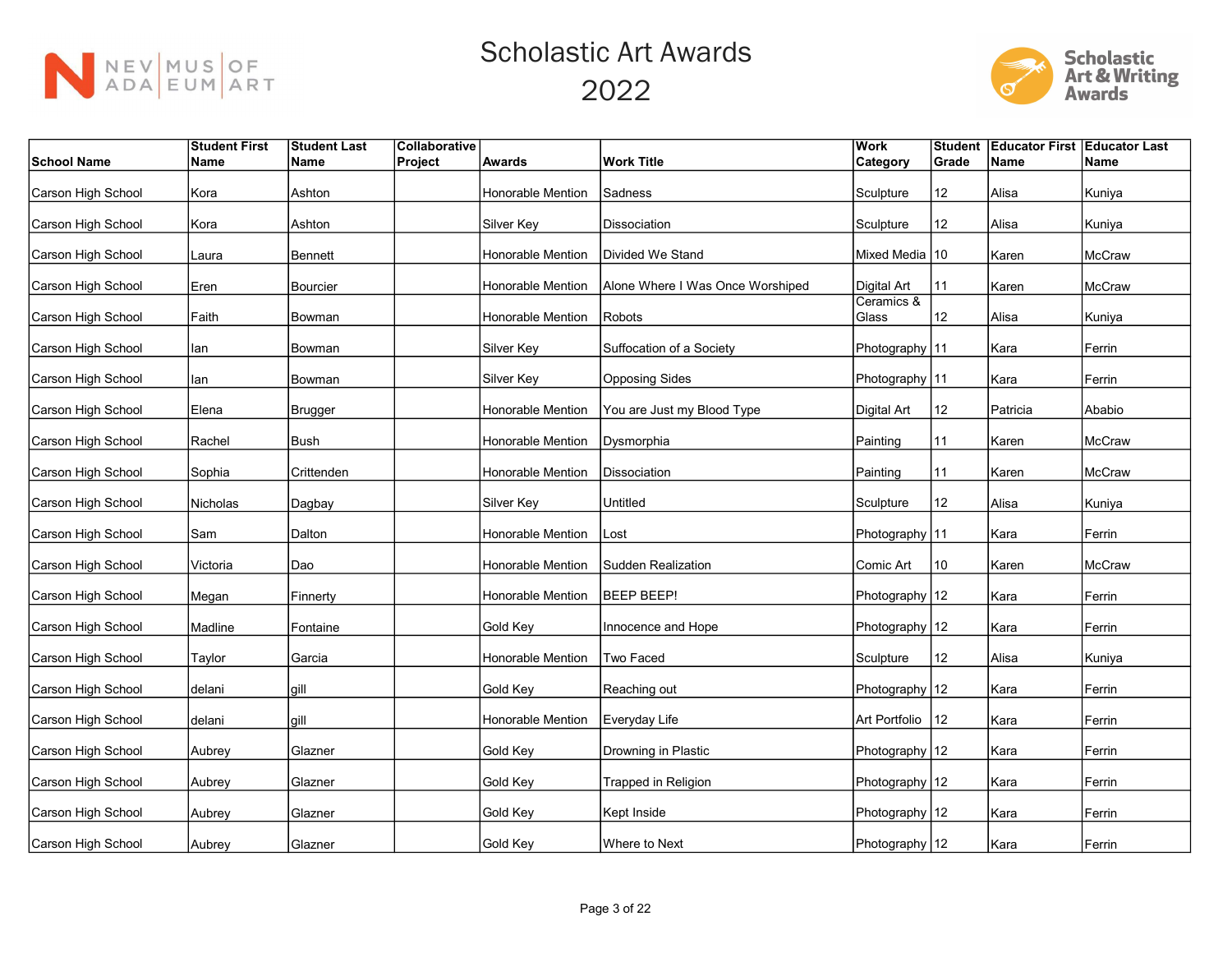



|                    | <b>Student First</b> | <b>Student Last</b> | Collaborative |                                |                                  | lWork               |       | Student Educator First Educator Last |        |
|--------------------|----------------------|---------------------|---------------|--------------------------------|----------------------------------|---------------------|-------|--------------------------------------|--------|
| <b>School Name</b> | Name                 | Name                | Project       | <b>Awards</b>                  | <b>Work Title</b>                | Category            | Grade | Name                                 | Name   |
|                    |                      |                     |               |                                |                                  |                     |       |                                      |        |
| Carson High School | Aubrey               | Glazner             |               | Gold Key<br>Gold Key, American | The World We Live In             | Art Portfolio       | 12    | Kara                                 | Ferrin |
| Carson High School | Aubrey               | Glazner             |               | <b>Visions Nominee</b>         | Black in a white world.          | Photography 12      |       | Kara                                 | Ferrin |
| Carson High School | Aubrey               | Glazner             |               | <b>Honorable Mention</b>       | am not for sale.                 | Photography   12    |       | Kara                                 | Ferrin |
| Carson High School | Aubrey               | Glazner             |               | Honorable Mention              | l've Lived                       | Photography 12      |       | Kara                                 | Ferrin |
| Carson High School | Aubrey               | Glazner             |               | Honorable Mention              | Tomorrow is Bright               | Photography 12      |       | Kara                                 | Ferrin |
| Carson High School | Aubrey               | Glazner             |               | Honorable Mention              | The More WrinklesThe More Smiles | Photography 12      |       | Kara                                 | Ferrin |
| Carson High School | Aubrey               | Glazner             |               | Honorable Mention              | don't want to play dress up      | Photography 12      |       | Kara                                 | Ferrin |
| Carson High School | Aubrey               | Glazner             |               | Silver Key                     | Never Good Enough                | Photography 12      |       | Kara                                 | Ferrin |
|                    |                      |                     |               |                                |                                  | Drawing &           |       |                                      |        |
| Carson High School | Alan                 | Gomez Jaurgeui      |               | <b>Honorable Mention</b>       | Deconstruction                   | Illustration        | 11    | Karen                                | McCraw |
| Carson High School | Aiden                | Grime               |               | Honorable Mention              | Step Into The Ring               | Digital Art         | 11    | Patricia                             | Ababio |
| Carson High School | Samuel               | Guerra              |               | Silver Key                     | Still Life                       | Photography 10      |       | Patricia                             | Ababio |
| Carson High School | emiliano             | gutierrez           |               | Honorable Mention              | Iantern                          | Ceramics &<br>Glass | 12    | Alisa                                | Kuniya |
| Carson High School | Yaritza              | Hernandez           |               | Honorable Mention              | "Terroist"                       | Digital Art         | 11    | Patricia                             | Ababio |
| Carson High School | Kianna               | Hettrick            |               | Honorable Mention              | Race To Equality                 | Photography 12      |       | Kara                                 | Ferrin |
| Carson High School | Kianna               | Hettrick            |               | Honorable Mention              | Stay Silent                      | Photography 12      |       | Kara                                 | Ferrin |
| Carson High School | Kianna               | Hettrick            |               | <b>Honorable Mention</b>       | Spins and Smiles                 | Photography 12      |       | Kara                                 | Ferrin |
| Carson High School | Kianna               | Hettrick            |               | <b>Honorable Mention</b>       | What The World Has Become        | Art Portfolio       | 12    | Kara                                 | Ferrin |
| Carson High School | Collin               | Hutson              |               | Gold Key                       | Shadow Man                       | Photography 12      |       | Kara                                 | Ferrin |
| Carson High School | Collin               | Hutson              |               | <b>Honorable Mention</b>       | Shadow Man 2                     | Photography 12      |       | Kara                                 | Ferrin |
| Carson High School | Collin               | Hutson              |               | Silver Key                     | Workflow                         | Photography 12      |       | Kara                                 | Ferrin |
| Carson High School | Collin               | Hutson              |               | Silver Key                     | Public Voyeurism                 | Art Portfolio       | 12    | Kara                                 | Ferrin |
| Carson High School | Fatima               | Marquez Mariscal    |               | Honorable Mention              | La Muerte                        | Sculpture           | 12    | Alisa                                | Kuniya |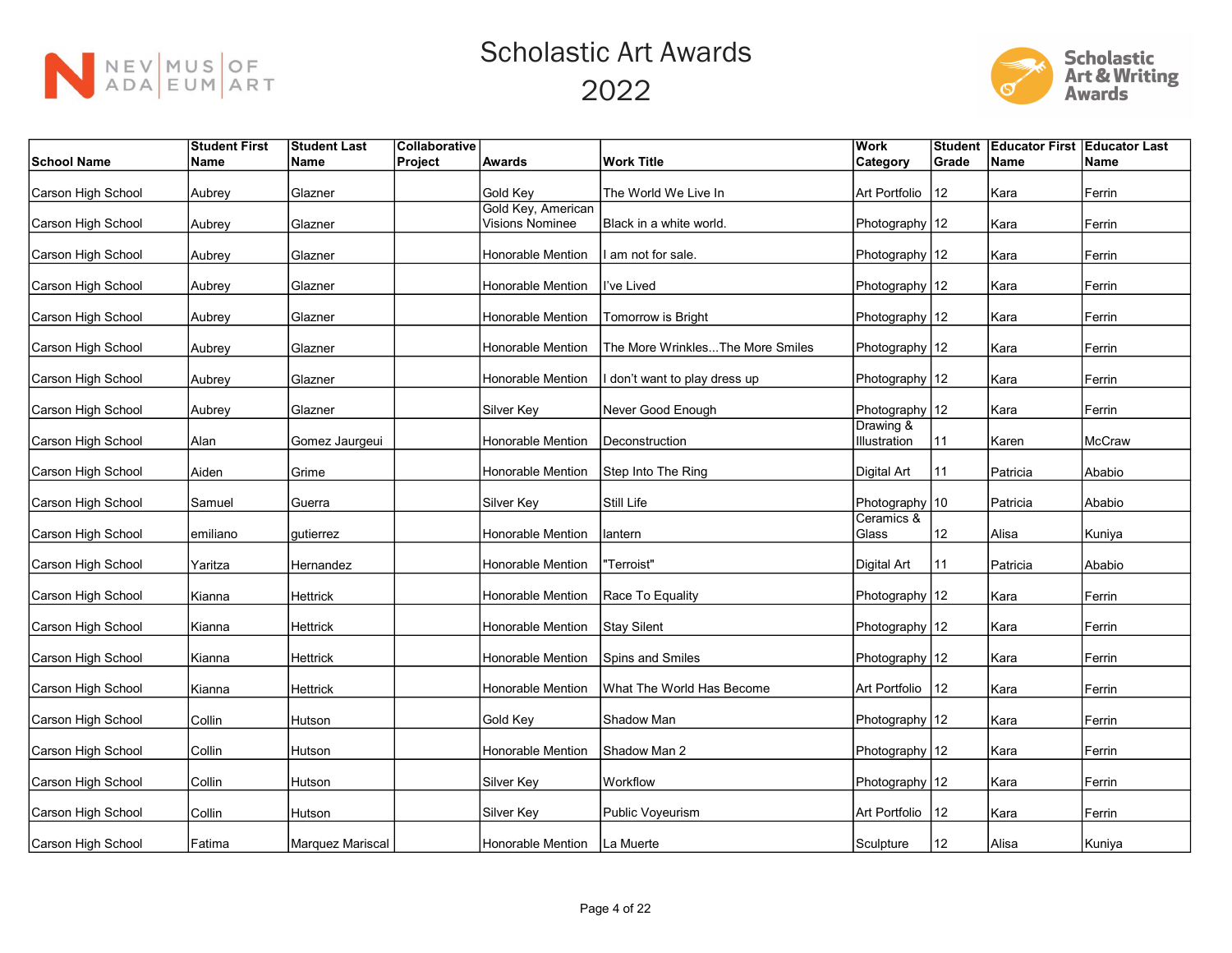



|                    | <b>Student First</b> | <b>Student Last</b> | Collaborative |                          |                             | <b>Work</b>               | <b>Student</b>    | <b>Educator First Educator Last</b> |               |
|--------------------|----------------------|---------------------|---------------|--------------------------|-----------------------------|---------------------------|-------------------|-------------------------------------|---------------|
| <b>School Name</b> | Name                 | Name                | Project       | Awards                   | <b>Work Title</b>           | <b>Category</b>           | Grade             | Name                                | Name          |
| Carson High School | Leonardo             | Martinez            |               | Honorable Mention        | Cartoony night              | Comic Art                 | 11                | Patricia                            | Ababio        |
| Carson High School | Sam                  | Nichols             |               | Honorable Mention        | Teeth                       | <b>Digital Art</b>        | 12                | Kara                                | Ferrin        |
| Carson High School | Sam                  | Nichols             |               | <b>Honorable Mention</b> | Transformation              | <b>Digital Art</b>        | 12                | Kara                                | Ferrin        |
| Carson High School | Sam                  | Nichols             |               | Honorable Mention        | Gallows                     | <b>Digital Art</b>        | 12                | Kara                                | Ferrin        |
| Carson High School | Sam                  | Nichols             |               | Honorable Mention        | Stretch                     | Digital Art               | 12                | Kara                                | Ferrin        |
| Carson High School | Sam                  | Nichols             |               | Silver Key               | Conjoined                   | Digital Art               | 12                | Kara                                | Ferrin        |
| Carson High School | Sam                  | Nichols             |               | Silver Key               | World of Horror             | Art Portfolio             | 12                | Kara                                | Ferrin        |
| Carson High School | Elias                | Palumbo             |               | Honorable Mention        | Rift "Wait just a second"   | Comic Art                 | 12                | Patricia                            | Ababio        |
| Carson High School | Mady                 | Peachay             |               | Honorable Mention        | lb & w                      | Drawing &<br>Illustration | 11                | Karen                               | McCraw        |
| Carson High School | Alan                 | Rodriguez           |               | Silver Key               | Lone Wolf At a Starry Night | <b>Digital Art</b>        | 12                | Patricia                            | Ababio        |
| Carson High School | Aiko                 | Ruelan              |               | Honorable Mention        | Teapot                      | Ceramics &<br>Glass       | 10                | Alisa                               | Kuniya        |
| Carson High School | Morigan              | Ruffner             |               | Gold Key                 | Wired in Place              | Sculpture                 | 12                | Alisa                               | Kuniya        |
| Carson High School | Morigan              | Ruffner             |               | <b>Honorable Mention</b> | Neon Twilight Zone          | Digital Art               | $12 \,$           | Patricia                            | Ababio        |
| Carson High School | Abigail              | Ruleas              |               | Honorable Mention        | Virgencita                  | Sculpture                 | 12                | Alisa                               | Kuniya        |
| Carson High School | Abigail              | Ruleas              |               | Honorable Mention        | Self Perception             | Sculpture                 | 12                | Alisa                               | Kuniya        |
| Carson High School | Abigail              | Ruleas              |               | Silver Key               | A New Point of View         | Mixed Media 12            |                   | Karen                               | McCraw        |
| Carson High School | Amanda               | Salas               |               | Honorable Mention        | Fire                        | Photography 11            |                   | Kara                                | Ferrin        |
| Carson High School | Austin               | Shim                |               | Honorable Mention        | Eve Contact                 | Digital Art               | 11                | Karen                               | <b>McCraw</b> |
| Carson High School | Grace                | Turner              |               | Honorable Mention        | The Color Wheel of Nature   | Art Portfolio             | 12                | Kara                                | Ferrin        |
| Carson High School | Grace                | Turner              |               | Silver Key               | Green                       | <b>Digital Art</b>        | $12 \overline{ }$ | Kara                                | Ferrin        |
| Carson High School | Lesly                | Vargas              |               | Honorable Mention        | Sleeping Light              | Sculpture                 | $12 \overline{ }$ | Alisa                               | Kuniya        |
| Carson High School | Kenzy                | Wager               |               | Honorable Mention        | <b>Cartoon Skies</b>        | Digital Art               | 10                | Patricia                            | Ababio        |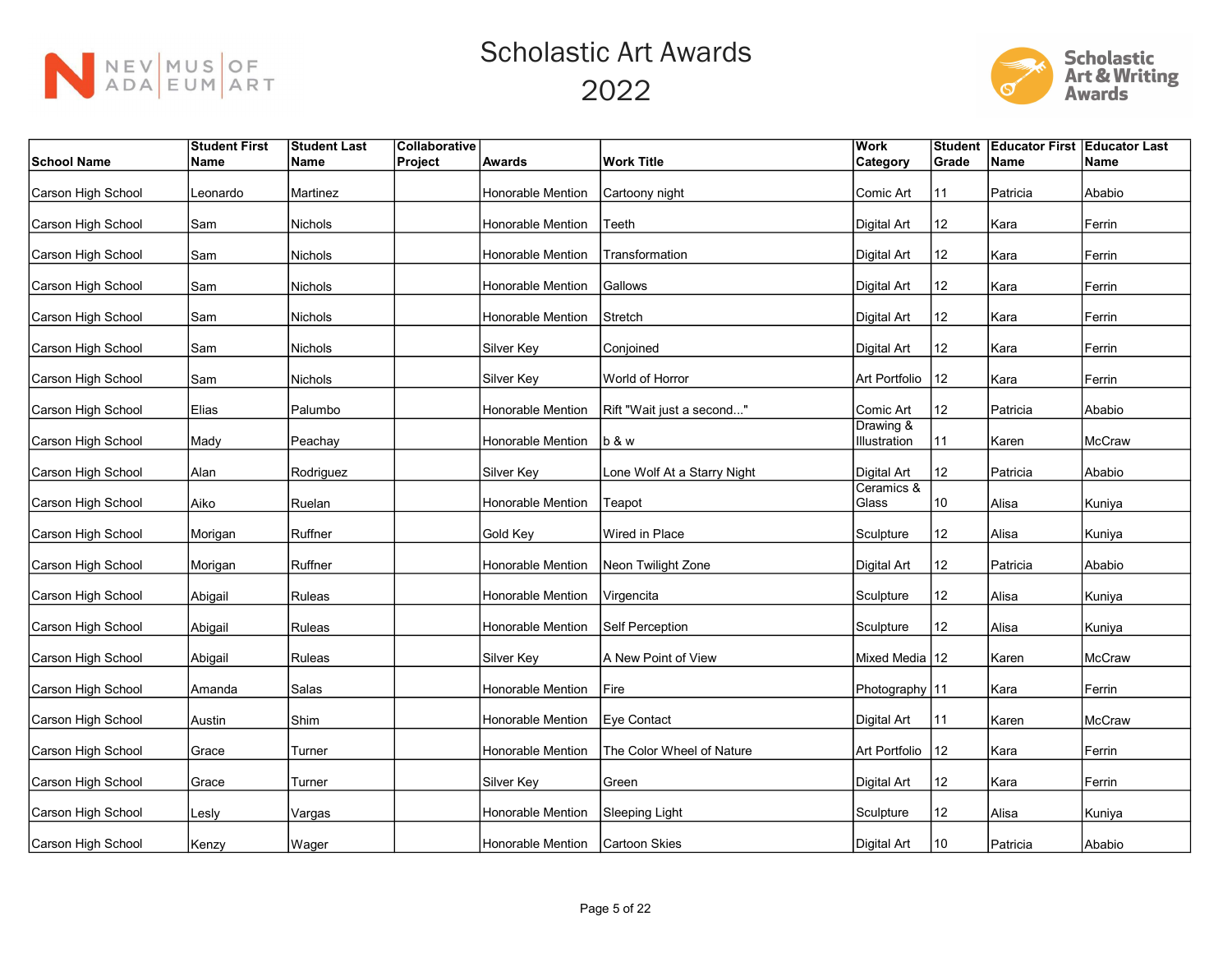



|                          | <b>Student First</b> | <b>Student Last</b> | Collaborative |                        |                                | <b>Work</b>         | <b>Student</b> | <b>Educator First Educator Last</b> |               |
|--------------------------|----------------------|---------------------|---------------|------------------------|--------------------------------|---------------------|----------------|-------------------------------------|---------------|
| <b>School Name</b>       | Name                 | ∣Name               | Project       | <b>Awards</b>          | <b>Work Title</b>              | Category            | Grade          | <b>Name</b>                         | <b>Name</b>   |
|                          |                      |                     |               |                        |                                |                     |                |                                     |               |
| Carson High School       | Shelby               | Wickstead           |               | Silver Key             | <b>Feeling Blue</b>            | Sculpture           | 11             | Alisa                               | Kuniya        |
|                          |                      |                     |               | Gold Key, American     |                                |                     |                |                                     |               |
| Carson High School       | Claire               | Williams            |               | <b>Visions Nominee</b> | The Rise Of Awareness          | Painting            | 11             | Karen                               | <b>McCraw</b> |
|                          |                      |                     |               |                        |                                |                     |                |                                     |               |
| Carson High School       | Devanie              | Woodward            |               | Honorable Mention      | <b>Keep Quiet</b>              | Photography   12    |                | Kara                                | Ferrin        |
|                          |                      |                     |               | Honorable Mention      |                                | Sculpture           |                |                                     |               |
| Churchill Co High School | Kaylee               | Amaral              |               |                        | Foxy                           | Ceramics &          | 11             | Jaime                               | Shafer        |
| Churchill Co High School | Zowie                | Anderson            |               | Honorable Mention      | <b>Flowers Platter</b>         | Glass               | 11             | Jaime                               | Shafer        |
|                          |                      |                     |               |                        |                                |                     |                |                                     |               |
| Churchill Co High School | Sofia                | Basurto             |               | Honorable Mention      | Why is Ending Racism a Debate? | Painting            | 10             | Jaime                               | Shafer        |
|                          |                      |                     |               |                        |                                | Ceramics &          |                |                                     |               |
| Churchill Co High School | Cassidy              | Campbell            |               | Honorable Mention      | <b>Honey Teapot</b>            | Glass               | 12             | Jaime                               | Shafer        |
|                          |                      |                     |               |                        |                                |                     |                |                                     |               |
| Churchill Co High School | Cassidy              | Campbell            |               | Honorable Mention      | Halo-ed                        | Mixed Media 12      |                | Jaime                               | Shafer        |
|                          |                      |                     |               |                        |                                | Ceramics &          |                |                                     |               |
| Churchill Co High School | Lucia                | Caridei             |               | Honorable Mention      | Spring bowl                    | Glass               | 11             | Jaime                               | Shafer        |
|                          |                      |                     |               |                        |                                |                     |                |                                     |               |
| Churchill Co High School | Sierra               | Cooley              |               | Honorable Mention      | Lounging                       | Sculpture           | 10             | Jaime                               | Shafer        |
|                          |                      |                     |               |                        |                                |                     |                |                                     |               |
| Churchill Co High School | Sierra               | Cooley              |               | Honorable Mention      | Sloth                          | Sculpture           | 10             | Jaime                               | Shafer        |
|                          |                      |                     |               |                        |                                | Ceramics &          |                |                                     |               |
| Churchill Co High School | Trista               | Dorman              |               | Honorable Mention      | <b>Flowers</b>                 | Glass               | 10             | Jaime                               | Shafer        |
|                          |                      |                     |               |                        |                                | Ceramics &          |                |                                     |               |
| Churchill Co High School | Trista               | Dorman              |               | Honorable Mention      | Ice Cream                      | Glass               | 10             | Jaime                               | Shafer        |
|                          |                      |                     |               |                        |                                | Ceramics &<br>Glass |                |                                     |               |
| Churchill Co High School | Trista               | Dorman              |               | Honorable Mention      | Paw Print                      | Ceramics &          | 10             | Jaime                               | Shafer        |
| Churchill Co High School | Trista               |                     |               | Honorable Mention      | Vines                          | Glass               | 10             | Jaime                               | Shafer        |
|                          |                      | Dorman              |               |                        |                                | Ceramics &          |                |                                     |               |
| Churchill Co High School | Trista               | Dorman              |               | Honorable Mention      | Dots                           | Glass               | 10             | Jaime                               | Shafer        |
|                          |                      |                     |               |                        |                                | Ceramics &          |                |                                     |               |
| Churchill Co High School | Trista               | Dorman              |               | Honorable Mention      | Honey Bee Mug and Spoon        | Glass               | 10             | Jaime                               | Shafer        |
|                          |                      |                     |               |                        |                                | Ceramics &          |                |                                     |               |
| Churchill Co High School | Trista               | Dorman              |               | Honorable Mention      | Jellyfish                      | Glass               | 10             | Jaime                               | Shafer        |
|                          |                      |                     |               |                        |                                | Drawing &           |                |                                     |               |
| Churchill Co High School | Trista               | Dorman              |               | Honorable Mention      | Distortion                     | Illustration        | 10             | Jaime                               | Shafer        |
|                          |                      |                     |               |                        |                                | Ceramics &          |                |                                     |               |
| Churchill Co High School | Trista               | Dorman              |               | Silver Key             | <b>Flower Bowl</b>             | Glass               | 10             | Jaime                               | Shafer        |
|                          |                      |                     |               |                        |                                | Ceramics &          |                |                                     |               |
| Churchill Co High School | Trista               | Dorman              |               | Silver Key             | We Are Watching You            | Glass               | 10             | Jaime                               | Shafer        |
|                          |                      |                     |               |                        |                                | Ceramics &          |                |                                     |               |
| Churchill Co High School | Cassie               | Edgmon              |               | Honorable Mention      | Chip and Dip Bowl              | Glass               | 12             | Jaime                               | Shafer        |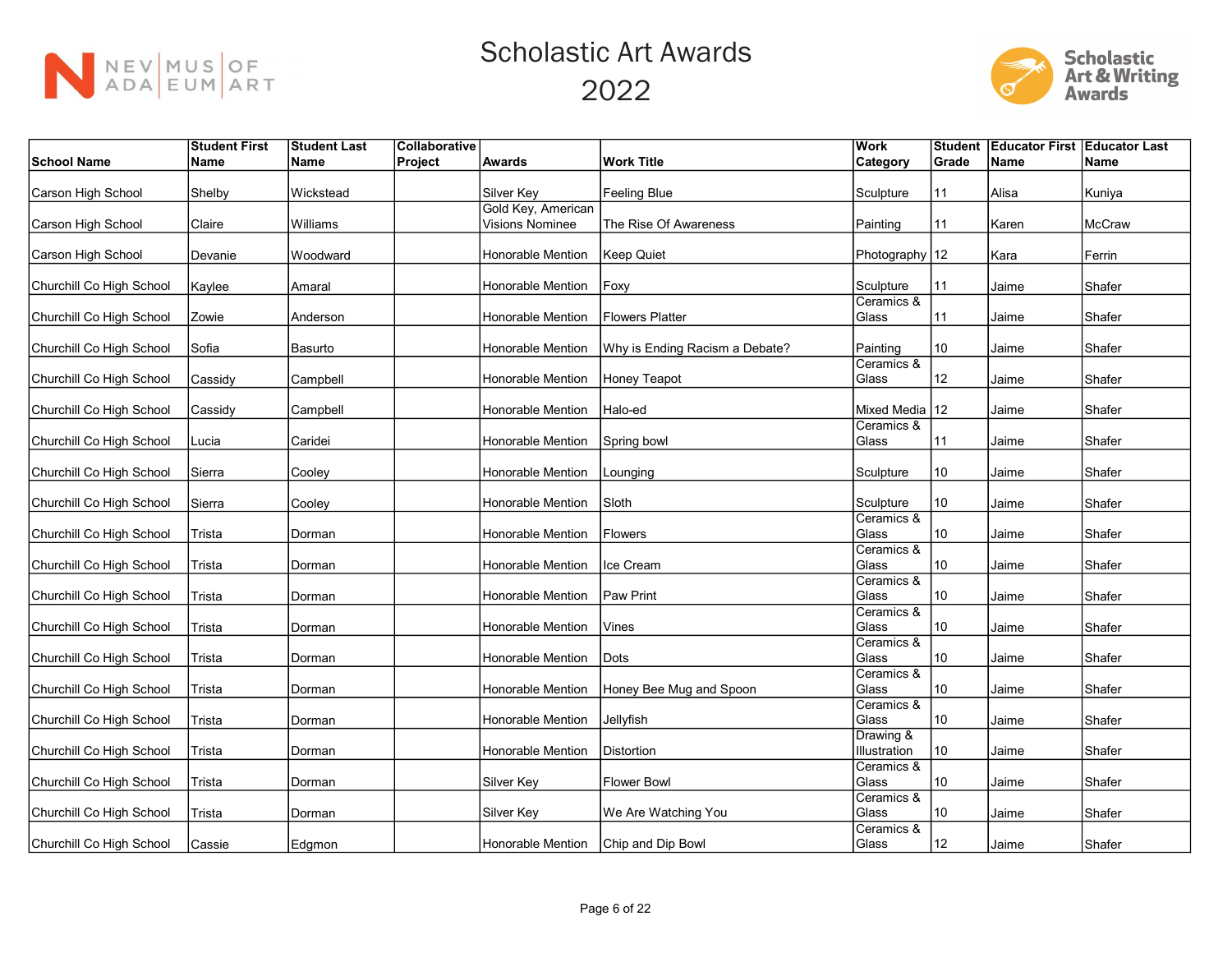



|                          | <b>Student First</b> | <b>Student Last</b> | Collaborative |                   |                          | Work             | <b>Student</b>  | <b>Educator First Educator Last</b> |             |
|--------------------------|----------------------|---------------------|---------------|-------------------|--------------------------|------------------|-----------------|-------------------------------------|-------------|
| <b>School Name</b>       | <b>Name</b>          | ∣Name               | Project       | <b>Awards</b>     | <b>Work Title</b>        | Category         | Grade           | <b>Name</b>                         | <b>Name</b> |
|                          |                      |                     |               |                   |                          | Ceramics &       |                 |                                     |             |
| Churchill Co High School | Cassie               | Edgmon              |               | Honorable Mention | <b>Striped Vase</b>      | Glass            | 12              | Jaime                               | Shafer      |
|                          |                      |                     |               |                   |                          | Ceramics &       |                 |                                     |             |
| Churchill Co High School | Cassie               | Edgmon              |               | Honorable Mention | Springtime               | Glass            | 12              | Jaime                               | Shafer      |
|                          |                      |                     |               |                   |                          | Ceramics &       |                 |                                     |             |
| Churchill Co High School | Cassie               | Edgmon              |               | Silver Key        | Dot Vase                 | Glass            | 12              | Jaime                               | Shafer      |
|                          |                      |                     |               |                   |                          | Ceramics &       |                 |                                     |             |
| Churchill Co High School | Hailey               | Gupdnaporne         |               | Honorable Mention | Elephant Mug             | Glass            | 10              | Jaime                               | Shafer      |
|                          |                      |                     |               |                   |                          | Ceramics &       |                 |                                     |             |
| Churchill Co High School | Reece                | Hutchings           |               | Honorable Mention | Octopus Box              | Glass            | 10              | Jaime                               | Shafer      |
|                          |                      |                     |               |                   |                          | Ceramics &       |                 |                                     |             |
| Churchill Co High School | Reece                | Hutchings           |               | Honorable Mention | Mountain Goat            | Glass            | 10              | Jaime                               | Shafer      |
|                          |                      |                     |               |                   |                          |                  |                 |                                     |             |
| Churchill Co High School | Reece                | Hutchings           |               | Honorable Mention | Cactus                   | Sculpture        | 10              | Jaime                               | Shafer      |
|                          |                      |                     |               |                   |                          | Ceramics &       |                 |                                     |             |
| Churchill Co High School | Reece                | Hutchings           |               | Honorable Mention | Round Mountain           | Glass            | 10              | Jaime                               | Shafer      |
|                          |                      |                     |               |                   |                          | Ceramics &       |                 |                                     |             |
| Churchill Co High School | Reece                | Hutchings           |               | Honorable Mention | <b>Brick House</b>       | Glass            | 10              | Jaime                               | Shafer      |
|                          |                      |                     |               |                   |                          | Drawing &        |                 |                                     |             |
| Churchill Co High School | Sydney               | Jarrett             |               | Honorable Mention | Self Portrait            | Illustration     | 12              | Jaime                               | Shafer      |
|                          |                      |                     |               |                   |                          | Ceramics &       |                 |                                     |             |
| Churchill Co High School | Zoey                 | Jarrett             |               | Honorable Mention | Slither                  | Glass            | 10              | Jaime                               | Shafer      |
|                          |                      |                     |               |                   |                          | Drawing &        |                 |                                     |             |
| Churchill Co High School | Nyima                | Johnson             |               | Honorable Mention | <b>Charcoal Portrait</b> | Illustration     | 11              | Jaime                               | Shafer      |
|                          |                      |                     |               |                   |                          |                  |                 |                                     |             |
| Churchill Co High School | Hailey               | Lackey              |               | Honorable Mention | Turtle                   | Printmaking      | $ 12\rangle$    | Jaime                               | Shafer      |
|                          |                      |                     |               |                   |                          | Ceramics &       |                 |                                     |             |
| Churchill Co High School | Courtney             | LeBlanc             |               | Honorable Mention | Elephant Pitcher         | Glass            | 12              | Jaime                               | Shafer      |
|                          |                      |                     |               |                   |                          | Ceramics &       |                 |                                     |             |
| Churchill Co High School | Courtney             | LeBlanc             |               | Honorable Mention | Brown and Blue Bowl      | Glass            | 12              | Jaime                               | Shafer      |
|                          |                      |                     |               |                   |                          | Ceramics &       |                 |                                     |             |
| Churchill Co High School | Courtney             | LeBlanc             |               | Honorable Mention | Pitcher                  | Glass            | 12              | Jaime                               | Shafer      |
|                          |                      |                     |               |                   |                          | Ceramics &       |                 |                                     |             |
| Churchill Co High School | Courtney             | LeBlanc             |               | Honorable Mention | <b>Blue Lidded Pot</b>   | Glass            | 12 <sup>°</sup> | Jaime                               | Shafer      |
|                          |                      |                     |               |                   |                          | Ceramics &       |                 |                                     |             |
| Churchill Co High School | Courtney             | LeBlanc             |               | Honorable Mention | Ridged Cup 2             | Glass            | 12              | Jaime                               | Shafer      |
|                          |                      |                     |               |                   |                          |                  |                 |                                     |             |
| Churchill Co High School | Courtney             | LeBlanc             |               | Honorable Mention | Elephants & Pots         | Art Portfolio    | 12              | Jaime                               | Shafer      |
|                          |                      |                     |               |                   |                          |                  |                 |                                     |             |
| Churchill Co High School | Mikala               | Ledesma             |               | Honorable Mention | Whale                    | Printmaking   11 |                 | Jaime                               | Shafer      |
|                          |                      |                     |               |                   |                          |                  |                 |                                     |             |
| Churchill Co High School | Mikala               | _edesma             |               | Honorable Mention | Confusion                | Printmaking   11 |                 | Jaime                               | Shafer      |
|                          |                      |                     |               |                   |                          |                  |                 |                                     |             |
| Churchill Co High School | Mikala               | Ledesma             |               | Silver Key        | Nuka Cola                | Sculpture        | 11              | Jaime                               | Shafer      |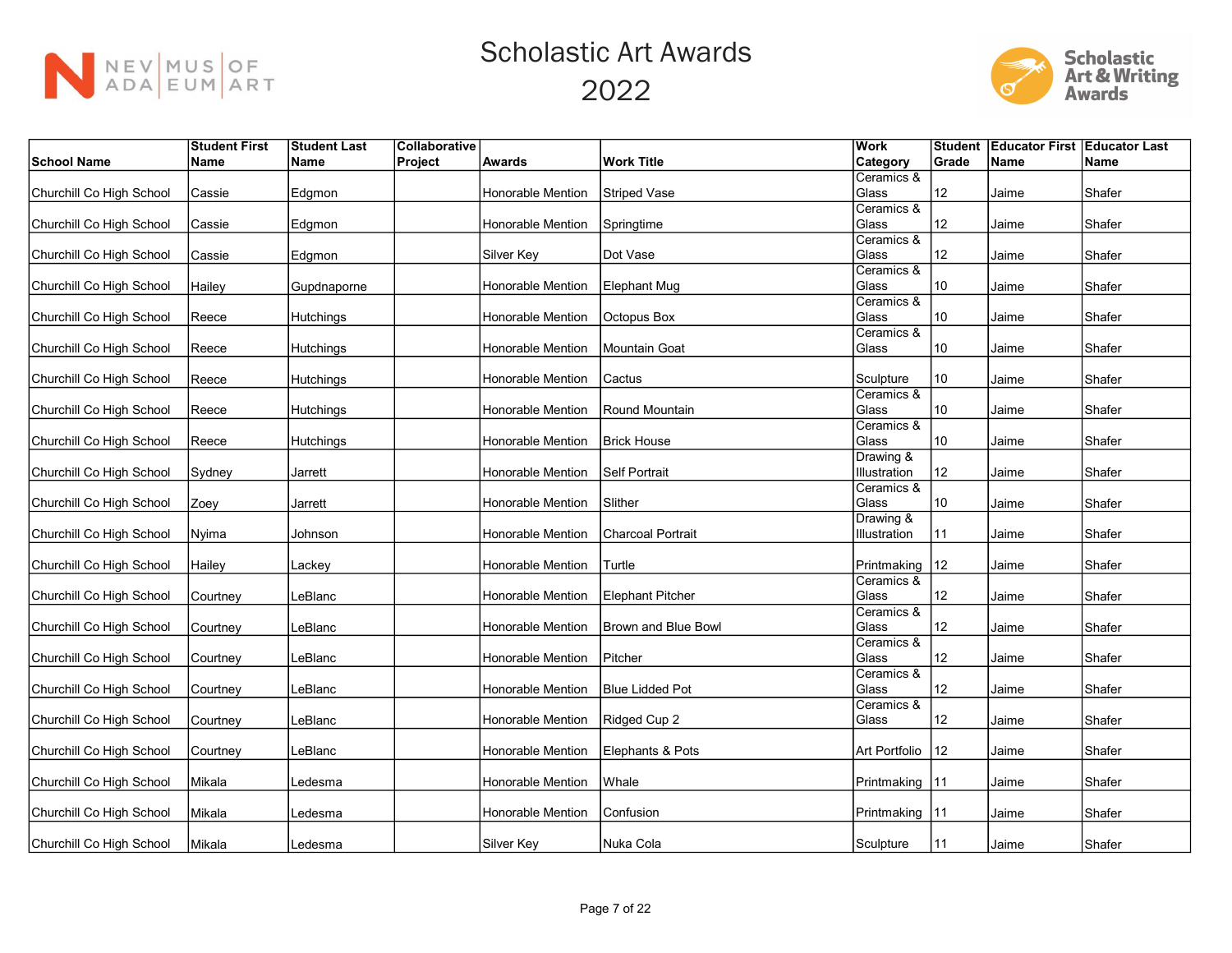



|                          | <b>Student First</b> | <b>Student Last</b> | Collaborative |                          |                         | Work             |                 | Student Educator First Educator Last |               |
|--------------------------|----------------------|---------------------|---------------|--------------------------|-------------------------|------------------|-----------------|--------------------------------------|---------------|
| <b>School Name</b>       | Name                 | ∣Name               | Project       | <b>Awards</b>            | <b>Work Title</b>       | Category         | Grade           | <b>Name</b>                          | <b>Name</b>   |
|                          |                      |                     |               |                          |                         | Ceramics &       |                 |                                      |               |
| Churchill Co High School | Andrea               | Maya                |               | Gold Key                 | Poppy Bowl              | Glass            |                 | Jaime                                | Shafer        |
|                          |                      |                     |               |                          |                         | Ceramics &       |                 |                                      |               |
| Churchill Co High School | Andrea               | Maya                |               | Honorable Mention        | Northern Lights Tumbler | Glass            | 9               | Jaime                                | Shafer        |
|                          |                      |                     |               |                          |                         | Ceramics &       |                 |                                      |               |
| Churchill Co High School | Rachel               | Mori                |               | Gold Key                 | <b>Blue Stripe Bowl</b> | Glass            | 12              | Jaime                                | Shafer        |
|                          |                      |                     |               |                          |                         | Ceramics &       |                 |                                      |               |
| Churchill Co High School | Rachel               | Mori                |               | Gold Key                 | Starfish Mug            | Glass            | 12 <sup>°</sup> | Jaime                                | Shafer        |
|                          |                      |                     |               |                          |                         | Ceramics &       |                 |                                      |               |
| Churchill Co High School | Rachel               | lMori               |               | Honorable Mention        | Shark Mug               | Glass            | 12              | Jaime                                | Shafer        |
|                          |                      |                     |               |                          |                         | Ceramics &       |                 |                                      |               |
| Churchill Co High School | Rachel               | Mori                |               | Honorable Mention        | Twisted                 | Glass            | 12              | Jaime                                | Shafer        |
|                          |                      |                     |               |                          |                         | Ceramics &       |                 |                                      |               |
| Churchill Co High School | Rachel               | lMori               |               | Honorable Mention        | Pitcher                 | Glass            | 12              | Jaime                                | Shafer        |
|                          |                      |                     |               |                          |                         | Ceramics &       |                 |                                      |               |
| Churchill Co High School | Rachel               | Mori                |               | Silver Key               | Crystals                | Glass            | 12              | Jaime                                | Shafer        |
|                          |                      |                     |               |                          |                         | Ceramics &       |                 |                                      |               |
| Churchill Co High School | Rachel               | Mori                |               | Silver Key               | Loops                   | Glass            | 12              | Jaime                                | Shafer        |
|                          |                      |                     |               |                          |                         |                  |                 |                                      |               |
| Churchill Co High School | Rachel               | Mori                |               | Silver Key               | Handled                 | Art Portfolio    | $ 12\rangle$    | Jaime                                | Shafer        |
|                          |                      |                     |               |                          |                         | Ceramics &       |                 |                                      |               |
| Churchill Co High School | Abigail              | Proffen             |               | <b>Honorable Mention</b> | Rose Plate              | Glass            | 10              | Jaime                                | Shafer        |
|                          |                      |                     |               |                          |                         | Ceramics &       |                 |                                      |               |
| Churchill Co High School | Daniella             | Rafael Tamayo       |               | Honorable Mention        | <b>Little Piglet</b>    | Glass            | 9               | Jaime                                | Shafer        |
|                          |                      |                     |               |                          |                         | Ceramics &       |                 |                                      |               |
| Churchill Co High School | Savanna              | Regli               |               | Silver Key               | <b>Steer</b>            | Glass            | 12              | Jaime                                | Shafer        |
|                          |                      |                     |               |                          |                         | Ceramics &       |                 |                                      |               |
| Churchill Co High School | Seohany              | Soto                |               | Honorable Mention        | Pants                   | Glass            | 12              | Jaime                                | Shafer        |
|                          |                      |                     |               |                          |                         |                  |                 |                                      |               |
| Churchill Co High School | Abigail              | Stevens             |               | Honorable Mention        | Growth                  | Printmaking      | $ 12\rangle$    | Jaime                                | Shafer        |
|                          |                      |                     |               |                          |                         | Ceramics &       |                 |                                      |               |
| Churchill Co High School | Brianna              | Wagner              |               | Honorable Mention        | Plum Jelly Bowl         | Glass            | 12              | Jaime                                | Shafer        |
|                          |                      |                     |               |                          |                         | Ceramics &       |                 |                                      |               |
| Churchill Co High School | Brianna              | Wagner              |               | Honorable Mention        | <b>Teal Bowl</b>        | Glass            | 12              | Jaime                                | Shafer        |
| Coral Academy of Science |                      |                     |               |                          |                         |                  |                 |                                      |               |
| Middle School            | Presley              | Tanner              |               | Gold Key                 | Love Knot Hate          | Mixed Media 8    |                 | Suellen                              | Turman        |
| Coral Academy of Science |                      |                     |               |                          |                         |                  |                 |                                      |               |
| Middle School            | Megan                | Velázquez           |               | Silver Key               | For I Am the Shepherd   | Painting         | 8               | Suellen                              | Turman        |
| Damonte Ranch High       |                      |                     |               |                          |                         |                  |                 |                                      |               |
| School                   | Alessandra           | Atienza             |               | Honorable Mention        | At Peace with Water     | Painting         | 12              | Pilar                                | <b>Biller</b> |
| Damonte Ranch High       |                      |                     |               |                          |                         |                  |                 |                                      |               |
| School                   | lillee               | cederwall           |               | Honorable Mention        | come together           | Mixed Media   10 |                 | Pilar                                | Biller        |
| Damonte Ranch High       |                      |                     |               |                          |                         |                  |                 |                                      |               |
| School                   | Jade                 | Chen                |               | Honorable Mention        | lGallant Dawn           | Painting         | 11              | Pilar                                | <b>Biller</b> |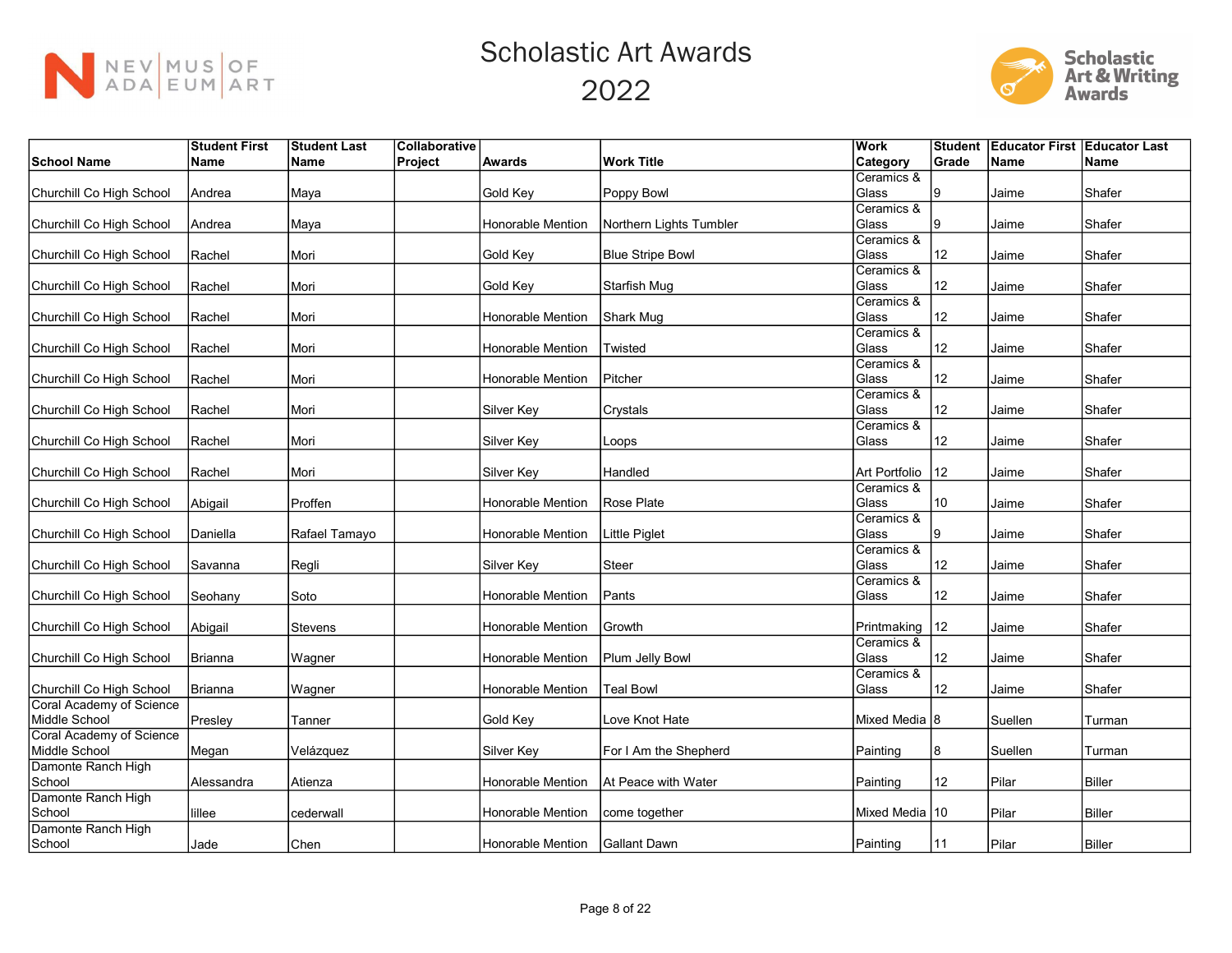



|                              | <b>Student First</b> | <b>Student Last</b> | Collaborative |                          |                                        | Work             | <b>Student</b> | <b>Educator First Educator Last</b> |               |
|------------------------------|----------------------|---------------------|---------------|--------------------------|----------------------------------------|------------------|----------------|-------------------------------------|---------------|
| School Name                  | <b>Name</b>          | Name                | Project       | <b>Awards</b>            | <b>Work Title</b>                      | <b>Category</b>  | Grade          | Name                                | Name          |
| Damonte Ranch High           |                      |                     |               |                          |                                        | Ceramics &       |                |                                     |               |
| School                       | Danielle             | Covington           |               | Honorable Mention        | <b>Barn House Candle Holder</b>        | Glass            | 12             | Shannon                             | Schiavone     |
| Damonte Ranch High           |                      |                     |               |                          |                                        |                  |                |                                     |               |
| School                       | Alora                | Gearhart            |               | Silver Key               | Totem of Personal Reflection           | Sculpture        | 11             | Shannon                             | Schiavone     |
| Damonte Ranch High           |                      |                     |               |                          |                                        |                  |                |                                     |               |
| School                       | Allen                | Lumbao              |               | <b>Honorable Mention</b> | Trip of Champions                      | Digital Art      | 11             | Pilar                               | <b>Biller</b> |
| Damonte Ranch High           |                      |                     |               |                          |                                        | Drawing &        |                |                                     |               |
| School                       | Anastasiia           | Nekrasova           |               | Silver Key               | Rainy day in California                | Illustration     | 12             | Pilar                               | Biller        |
| Damonte Ranch High<br>School | Anastasiia           | Nekrasova           |               | Silver Key               | Hemophobia                             | Painting         | 12             | Pilar                               | Biller        |
| Damonte Ranch High           |                      |                     |               |                          |                                        |                  |                |                                     |               |
| School                       | Sophia               | Small               |               | <b>Honorable Mention</b> | Healthy                                | Painting         | 11             | Pilar                               | Biller        |
| Damonte Ranch High           |                      |                     |               |                          |                                        | Ceramics &       |                |                                     |               |
| School                       | Baylee               | White               |               | Gold Key                 | Marsh Mugs                             | Glass            | 12             | Shannon                             | Schiavone     |
|                              |                      |                     |               |                          | Humpback of Notre Mer (Humpback of our |                  |                |                                     |               |
| Davidson Academy             | Ashley               | Cua                 |               | Silver Key               | sea)                                   | Sculpture        | 10             | Rebecca                             | Coleman       |
|                              |                      |                     |               |                          |                                        |                  |                |                                     |               |
| Davidson Academy             | Rowan                | Muir                |               | <b>Honorable Mention</b> | Utopia                                 | Photography 9    |                | Rebecca                             | Coleman       |
|                              |                      |                     |               |                          |                                        |                  |                |                                     |               |
| Davidson Academy             | Maya                 | Park-Weber          |               | Gold Key                 | Transcendentalism                      | Digital Art      | 9              | Rebecca                             | Coleman       |
|                              |                      |                     |               |                          |                                        |                  |                |                                     |               |
| Davidson Academy             | Maya                 | Park-Weber          |               | Gold Key                 | <b>Fish Stew</b>                       | Digital Art      | 9              | Rebecca                             | Coleman       |
| Davidson Academy             |                      | Park-Weber          |               | Gold Key                 | sister                                 | Painting         | 9              | Rebecca                             | Coleman       |
|                              | Maya                 |                     |               |                          |                                        |                  |                |                                     |               |
| Davidson Academy             | Darsh N              | Patel               |               | <b>Honorable Mention</b> | <b>Winter Glow</b>                     | Photography 11   |                | Rebecca                             | Coleman       |
|                              |                      |                     |               |                          |                                        |                  |                |                                     |               |
| Davidson Academy             | Darsh N              | Patel               |               | Honorable Mention        | Taijitu                                | Photography   11 |                | Rebecca                             | Coleman       |
|                              |                      |                     |               |                          |                                        | Drawing &        |                |                                     |               |
| Davidson Academy             | Ruby                 | Song                |               | Honorable Mention        | Winter Fun                             | Illustration     | 10             | Rebecca                             | Coleman       |
|                              |                      |                     |               |                          |                                        |                  |                |                                     |               |
| Davidson Academy             | Gracie               | Verano              |               | Honorable Mention        | Strawberry                             | Digital Art      | 10             | Rebecca                             | Coleman       |
|                              |                      |                     |               |                          |                                        |                  |                |                                     |               |
| Davidson Academy             | Gracie               | Verano              |               | Honorable Mention        | Meadow                                 | Digital Art      | 10             | Rebecca                             | Coleman       |
|                              |                      |                     |               |                          |                                        |                  |                |                                     |               |
| Dayton High School           | Gisela               | Gonzalez            |               | Honorable Mention        | Alone Together                         | Painting         | 11             | Malaynia                            | Wick          |
| Dayton High School           | Jaynie               | Heusser             |               | Honorable Mention        | Focus                                  | Photography   11 |                | Malaynia                            | Wick          |
|                              |                      |                     |               |                          |                                        |                  |                |                                     |               |
| Dayton High School           | Jaynie               | Heusser             |               | <b>Honorable Mention</b> | Monotonous                             | Photography   11 |                | Malaynia                            | Wick          |
|                              |                      |                     |               |                          |                                        |                  |                |                                     |               |
| Dayton High School           | Jaynie               | Heusser             |               | Silver Key               | Change of Pace                         | Photography 11   |                | Malaynia                            | Wick          |
|                              |                      |                     |               |                          |                                        |                  |                |                                     |               |
| Dayton High School           | Sidney               | Malone              |               | Honorable Mention        | Monster In the Light                   | Digital Art      | 11             | Malaynia                            | <b>Wick</b>   |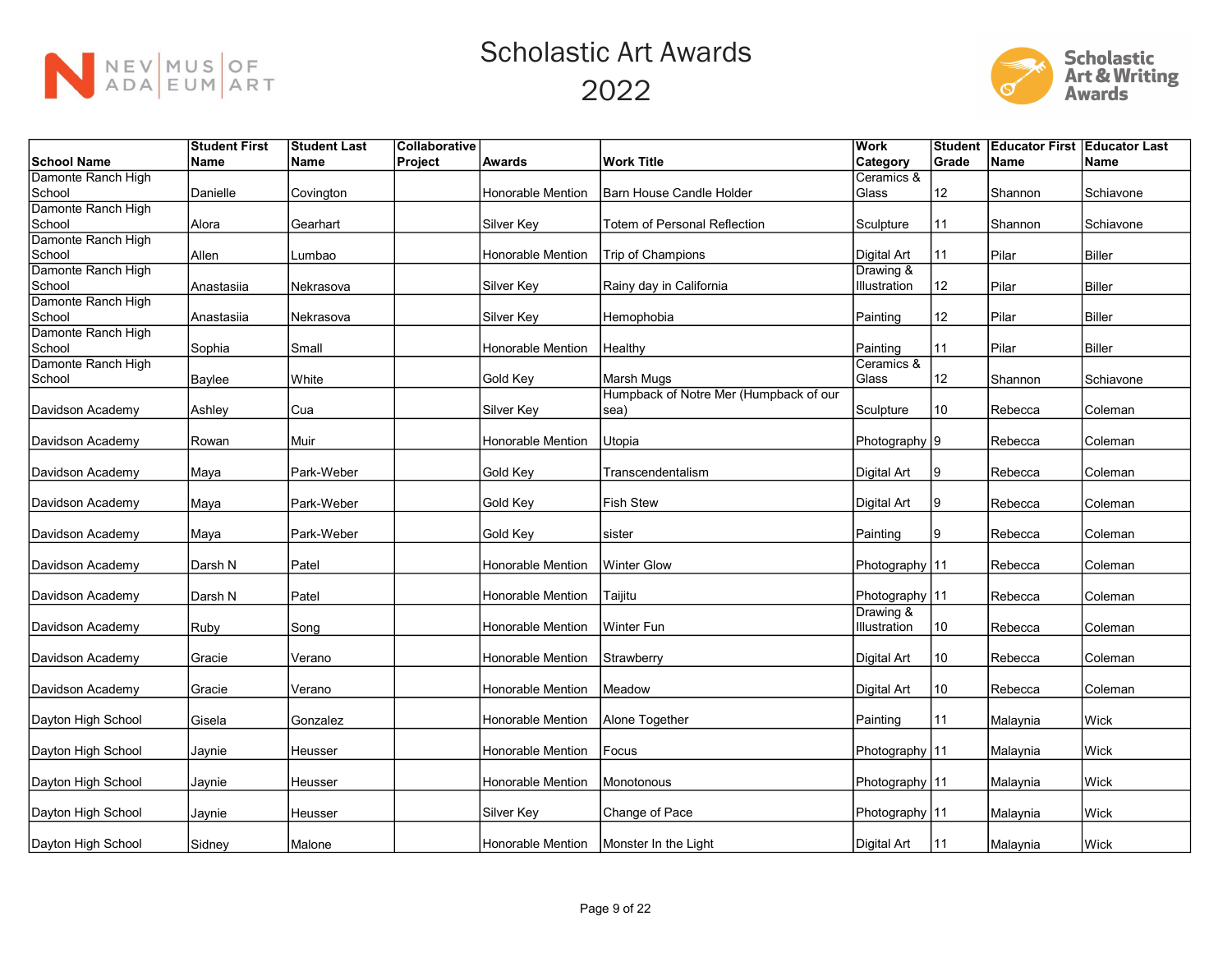



|                                   | <b>Student First</b> | <b>Student Last</b> | Collaborative |                                       |                                        | Work                | <b>Student</b> | <b>Educator First Educator Last</b> |             |
|-----------------------------------|----------------------|---------------------|---------------|---------------------------------------|----------------------------------------|---------------------|----------------|-------------------------------------|-------------|
| <b>School Name</b>                | <b>Name</b>          | ∣Name               | Project       | <b>Awards</b>                         | <b>Work Title</b>                      | Category            | Grade          | Name                                | <b>Name</b> |
| Dayton High School                | Elysia               | Torres              |               | Silver Kev                            | Crepuscular Rays Though Unspoken Blues | Painting            | 10             | Malaynia                            | <b>Wick</b> |
|                                   |                      |                     |               |                                       |                                        | Ceramics &          |                |                                     |             |
| Dayton High School                | Ellie                | Vaughan             |               | <b>Honorable Mention</b>              | Rutti-Tutti Fresh and Fruitti          | Glass               | 12             | Malaynia                            | Wick        |
| Dayton High School                | Raquel               | Workman             |               | <b>Honorable Mention</b>              | Home Study                             | Mixed Media 10      |                | Malaynia                            | Wick        |
| Dayton High School                | Raquel               | Workman             |               | <b>Honorable Mention</b>              | Basic Beauty                           | Painting            | $10$           | Malaynia                            | Wick        |
| Dayton Intermediate School Jackie |                      | Kikuchi             |               | Silver Key                            | Cherry Blossom Deer Guardian           | Sculpture           | 8              | Andrea                              | Moffitt     |
| Douglas High School               | <b>Nick</b>          | Bernal              |               | Honorable Mention                     | the masquerade                         | Photography 12      |                | Zoe                                 | Shorten     |
| Douglas High School               | Mia                  | Bertolone           |               | Honorable Mention                     | Inside Out I                           | Ceramics &<br>Glass | 12             | Kelley                              | Yost        |
|                                   |                      |                     |               |                                       |                                        | Ceramics &          |                |                                     |             |
| Douglas High School               | Mia                  | Bertolone           |               | Silver Key                            | White Pond                             | Glass               | 12             | Kelley                              | Yost        |
|                                   |                      |                     |               |                                       |                                        | Ceramics &          |                |                                     |             |
| Douglas High School               | Mia                  | Bertolone           |               | Silver Key                            | Lily I                                 | Glass               | 12             | Kelley                              | Yost        |
|                                   |                      |                     |               |                                       |                                        |                     |                |                                     |             |
| Douglas High School               | Mia                  | Bertolone           |               | Silver Key                            | Blue Lagoon                            | Art Portfolio       | 12             | Kelley                              | Yost        |
| Douglas High School               | Carissa              | Bilderback          |               | Gold Key                              | Iron Expression Teapot                 | Ceramics &<br>Glass | 12             | Kelley                              | Yost        |
| Douglas High School               | Carissa              | <b>Bilderback</b>   |               | Gold Key                              | Insecurities/Expectations I            | Sculpture           | 12             | Kelley                              | Yost        |
| Douglas High School               | Carissa              | Bilderback          |               | Gold Key                              | Expectations/Insecurities II           | Ceramics &<br>Glass | 12             | Kelley                              | Yost        |
| Douglas High School               | Carissa              | Bilderback          |               | Gold Key, American<br>Visions Nominee | Expectations/Insecurities III          | Ceramics &<br>Glass | 12             | Kelley                              | Yost        |
| Douglas High School               | Carissa              | Bilderback          |               | <b>Honorable Mention</b>              | Insecurities and Expectations          | Art Portfolio       | 12             | Kelley                              | Yost        |
| Douglas High School               | Carissa              | Bilderback          |               | <b>Silver Key</b>                     | Mouth Mugs                             | Ceramics &<br>Glass | 12             | Kelley                              | Yost        |
| Douglas High School               | Dakota               | Caughron            |               | Gold Key                              | Fun Faux Fruit                         | Sculpture           | 12             | Kelley                              | Yost        |
| Douglas High School               | Dakota               | Caughron            |               | <b>Honorable Mention</b>              | Droste Effect                          | Art Portfolio       | 12             | Zoe                                 | Shorten     |
| Douglas High School               | Dakota               | Caughron            |               | Silver Key                            | Droste Books                           | Photography 12      |                | Zoe                                 | Shorten     |
| Douglas High School               | Marin                | Collins             |               | Honorable Mention                     | River Rock Negative                    | Sculpture           | 12             | Kelley                              | Yost        |
| Douglas High School               | Marin                | <b>Collins</b>      |               | <b>Honorable Mention</b>              | 2020                                   | Sculpture           | 12             | Kelley                              | Yost        |
| Douglas High School               | Selene               | Cruz                |               | Gold Kev                              | Clean Apple                            | Photography   11    |                | Zoe                                 | Shorten     |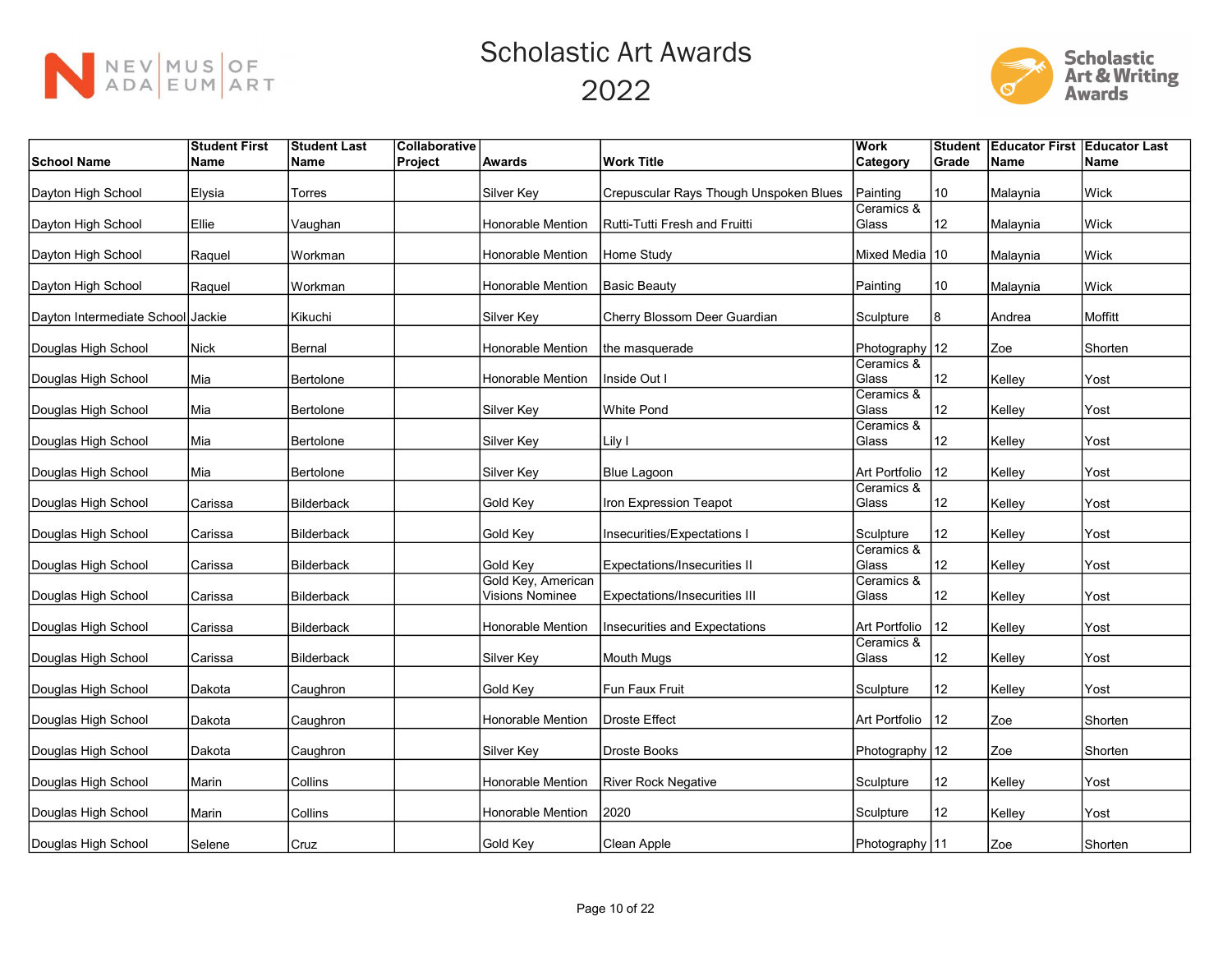



|                     | <b>Student First</b> | <b>Student Last</b> | Collaborative |                          |                         | <b>Work</b>               | Student | <b>Educator First Educator Last</b> |             |
|---------------------|----------------------|---------------------|---------------|--------------------------|-------------------------|---------------------------|---------|-------------------------------------|-------------|
| <b>School Name</b>  | Name                 | Name                | Project       | Awards                   | <b>Work Title</b>       | Category                  | Grade   | <b>Name</b>                         | <b>Name</b> |
| Douglas High School | Selene               | Cruz                |               | <b>Honorable Mention</b> | Loungin' Around         | Photography 11            |         | Zoe                                 | Shorten     |
| Douglas High School | Ysabella             | Cruz                |               | Honorable Mention        | Bookcase                | Painting                  | 12      | Katrina                             | Oriel       |
| Douglas High School | Ysabella             | Cruz                |               | Honorable Mention        | Desolè                  | Painting                  | 12      | Katrina                             | Oriel       |
| Douglas High School | Jillian              | Folstad             |               | Silver Key               | Serpentine              | Ceramics &<br>Glass       | 12      | Kelley                              | Yost        |
| Douglas High School | Grace                | Frazee              |               | Honorable Mention        | Colorful Orb II         | Ceramics &<br>Glass       | 12      | Kelley                              | Yost        |
| Douglas High School | Grace                | Frazee              |               | <b>Honorable Mention</b> | Fountain                | Ceramics &<br>Glass       | 12      | Kelley                              | Yost        |
| Douglas High School | Grace                | Frazee              |               | Honorable Mention        | Art in Geometry         | Art Portfolio             | 12      | Kelley                              | Yost        |
| Douglas High School | Grace                | Frazee              |               | Silver Key               | <b>Texture Tile Set</b> | Ceramics &<br>Glass       | 12      | Kelley                              | Yost        |
| Douglas High School | Laura                | Funk                |               | Gold Key                 | Oliver                  | Drawing &<br>Illustration | 11      | Zoe                                 | Shorten     |
| Douglas High School | Laura                | Funk                |               | <b>Honorable Mention</b> | Melissophobia           | Photography   11          |         | Zoe                                 | Shorten     |
| Douglas High School | Laura                | Funk                |               | Honorable Mention        | Silent                  | Photography   11          |         | Zoe                                 | Shorten     |
| Douglas High School | Laura                | Funk                |               | Honorable Mention        | 1936                    | Photography   11          |         | Zoe                                 | Shorten     |
| Douglas High School | Rachel               | Galahan             |               | Gold Key                 | <b>Citrus Mornings</b>  | Painting                  | 12      | Zoe                                 | Shorten     |
| Douglas High School | Rachel               | Galahan             |               | Gold Key                 | <b>Basic Breakfast</b>  | Painting                  | 12      | Katrina                             | Oriel       |
| Douglas High School | Rachel               | Galahan             |               | Gold Key                 | Slice of Pie            | Painting                  | 12      | Katrina                             | Oriel       |
| Douglas High School | Rachel               | Galahan             |               | Gold Key                 | In The Kitchen          | Art Portfolio             | 12      | Zoe                                 | Shorten     |
| Douglas High School | Rachel               | Galahan             |               | Silver Key               | Nastolgic Mornings      | Painting                  | 12      | Zoe                                 | Shorten     |
| Douglas High School | Gretta               | Gardner             |               | Honorable Mention        | Childhood               | Photography   10          |         | Zoe                                 | Shorten     |
| Douglas High School | Gracen               | Gasporra            |               | Gold Key                 | Ash Man                 | Drawing &<br>Illustration | 10      | Katrina                             | Oriel       |
| Douglas High School | Gracen               | Gasporra            |               | Honorable Mention        | Nostalgia               | Painting                  | 10      | Katrina                             | Oriel       |
| Douglas High School | Gracen               | Gasporra            |               | Honorable Mention        | With You                | Painting                  | 10      | Katrina                             | Oriel       |
| Douglas High School | Gracen               | Gasporra            |               | Honorable Mention        | The Botanaut            | Drawing &<br>Illustration | 10      | Zoe                                 | Shorten     |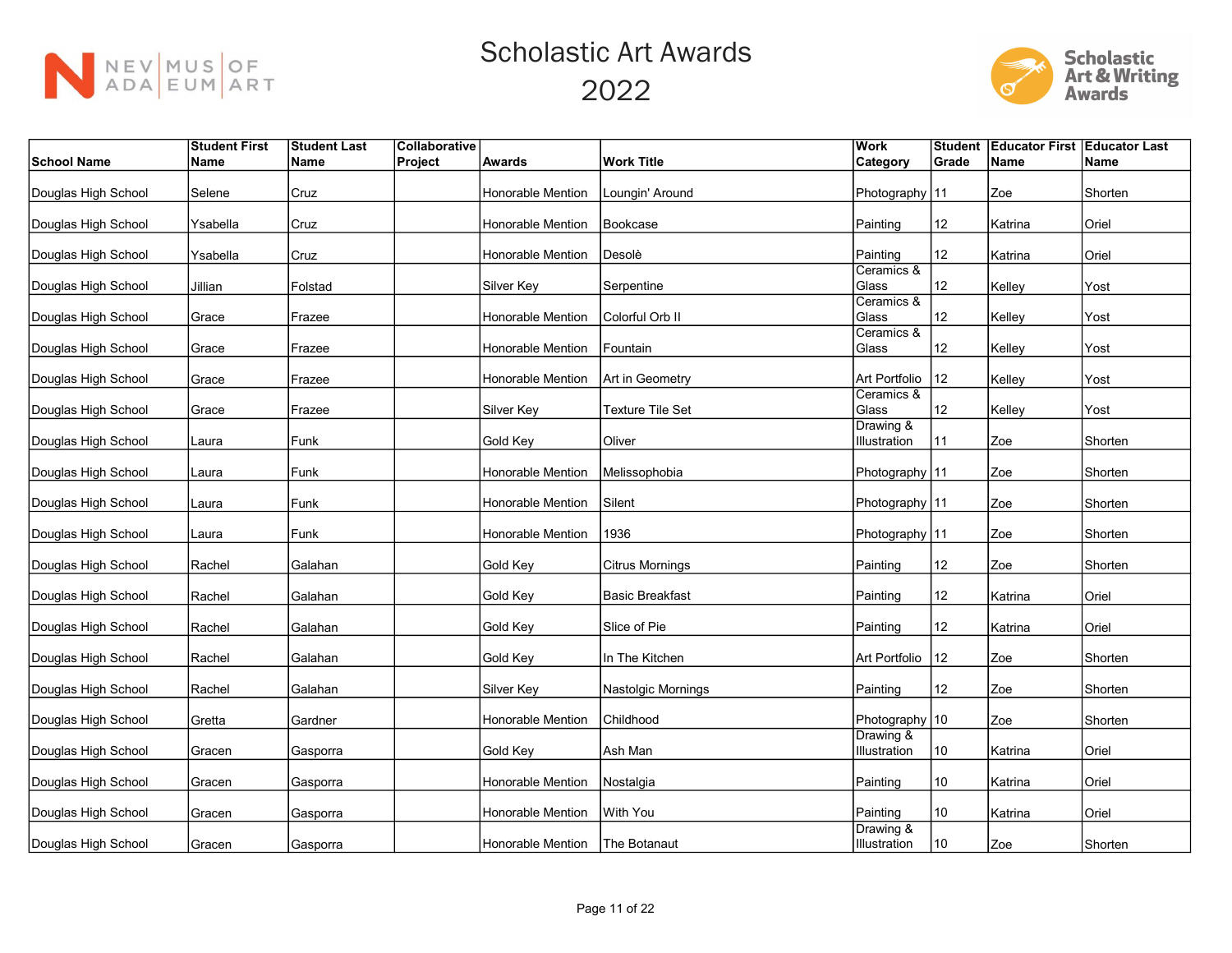



|                     | <b>Student First</b> | <b>Student Last</b> | Collaborative |                          |                                         | <b>Work</b>    | Student | <b>Educator First Educator Last</b> |         |
|---------------------|----------------------|---------------------|---------------|--------------------------|-----------------------------------------|----------------|---------|-------------------------------------|---------|
| <b>School Name</b>  | Name                 | ∣Name               | Project       | <b>Awards</b>            | <b>Work Title</b>                       | Category       | Grade   | <b>Name</b>                         | Name    |
|                     |                      |                     |               |                          |                                         | Drawing &      |         |                                     |         |
| Douglas High School | Gracen               | Gasporra            |               | Silver Key               | Umbra                                   | Illustration   | 10      | Zoe                                 | Shorten |
|                     |                      |                     |               |                          |                                         | Ceramics &     |         |                                     |         |
| Douglas High School | Olivia               | Gayner              |               | <b>Honorable Mention</b> | <b>Turtle Shell</b>                     | Glass          | 12      | Kelley                              | Yost    |
|                     |                      |                     |               |                          |                                         | Ceramics &     |         |                                     |         |
| Douglas High School | Olivia               | Gayner              |               | Honorable Mention        | Peacock Vibes                           | Glass          | 12      | Kelley                              | Yost    |
|                     |                      |                     |               |                          |                                         | Ceramics &     |         |                                     |         |
| Douglas High School | Olivia               | Gayner              |               | Honorable Mention        | Giraffe Vase                            | Glass          | 12      | Kelley                              | Yost    |
|                     |                      |                     |               |                          |                                         | Ceramics &     |         |                                     |         |
| Douglas High School | Emma                 | Glover              |               | Silver Key               | <b>Steely Faces</b>                     | Glass          | 12      | Kelley                              | Yost    |
|                     |                      |                     |               |                          |                                         | Ceramics &     |         |                                     |         |
| Douglas High School | Emma                 | Glover              |               | Silver Key               | Fish Face and Pebble Head               | Glass          | 12      | Kelley                              | Yost    |
|                     |                      |                     |               |                          |                                         | Ceramics &     |         |                                     |         |
| Douglas High School | Emma                 | Glover              |               | Silver Key               | <b>Melty Face</b>                       | Glass          | 12      | Kelley                              | Yost    |
|                     |                      |                     |               | Honorable Mention        | Pinch Dog                               | Sculpture      | 10      |                                     |         |
| Douglas High School | Elizabeth            | Gneiting            |               |                          |                                         | Ceramics &     |         | Kelley                              | Yost    |
| Douglas High School | Joseph               | Guariglia           |               | Silver Key               | Massacre Mug                            | Glass          | 12      | Kelley                              | Yost    |
|                     |                      |                     |               |                          |                                         | Ceramics &     |         |                                     |         |
| Douglas High School | <b>Dylan</b>         | Hassman             |               | Honorable Mention        | <b>Tokyo Drift</b>                      | Glass          | 12      | Kelley                              | Yost    |
|                     |                      |                     |               |                          |                                         | Ceramics &     |         |                                     |         |
| Douglas High School | Dylan                | Hassman             |               | Honorable Mention        | Open Road                               | Glass          | 12      | Kelley                              | Yost    |
|                     |                      |                     |               |                          |                                         | Ceramics &     |         |                                     |         |
| Douglas High School | Abbygaile            | Keith               |               | Gold Key                 | Awesome Cup                             | Glass          | 12      | Kelley                              | Yost    |
|                     |                      |                     |               |                          |                                         |                |         |                                     |         |
| Douglas High School | Lillian              | Lewallen            |               | Gold Key                 | Moody Moon                              | Sculpture      | 12      | Kelley                              | Yost    |
|                     |                      |                     |               |                          |                                         |                |         |                                     |         |
| Douglas High School | Lillian              | Lewallen            |               | Gold Key                 | The Circus                              | Sculpture      | 12      | Kelley                              | Yost    |
|                     |                      |                     |               |                          |                                         |                |         |                                     |         |
| Douglas High School | Lillian              | Lewallen            |               | Gold Key                 | The Imperfects                          | Art Portfolio  | 12      | Kelley                              | Yost    |
|                     |                      |                     |               |                          |                                         |                |         |                                     |         |
| Douglas High School | Lillian              | Lewallen            |               | Honorable Mention        | The Fortune Teller                      | Sculpture      | 12      | Kelley                              | Yost    |
|                     |                      |                     |               |                          | The Radiant Sun, and A Slightly Damaged |                |         |                                     |         |
| Douglas High School | Lillian              | Lewallen            |               | Honorable Mention        | Cloud                                   | Sculpture      | 12      | Kelley                              | Yost    |
|                     |                      |                     |               |                          |                                         |                |         |                                     |         |
| Douglas High School | Lillian              | Lewallen            |               | Silver Key               | Two Headed                              | Sculpture      | 12      | Kelley                              | Yost    |
|                     | Erin                 |                     |               |                          |                                         | Ceramics &     |         |                                     |         |
| Douglas High School |                      | Lewis               |               | Silver Key               | To be Soft is to be Strong              | Glass          | 12      | Kelley                              | Yost    |
| Douglas High School | Logan                | Mcalister           |               | Honorable Mention        | <b>B&amp;W Lake Dock</b>                | Photography 12 |         | Zoe                                 | Shorten |
|                     |                      |                     |               |                          |                                         |                |         |                                     |         |
| Douglas High School | Logan                | Mcalister           |               | Honorable Mention        | Golden-Crossed Light                    | Photography 12 |         | Zoe                                 | Shorten |
|                     |                      |                     |               |                          |                                         |                |         |                                     |         |
| Douglas High School | Cheyenne             | Mccormick           |               | Honorable Mention        | Stars                                   | Sculpture      | 12      | Kelley                              | Yost    |
|                     |                      |                     |               |                          |                                         |                |         |                                     |         |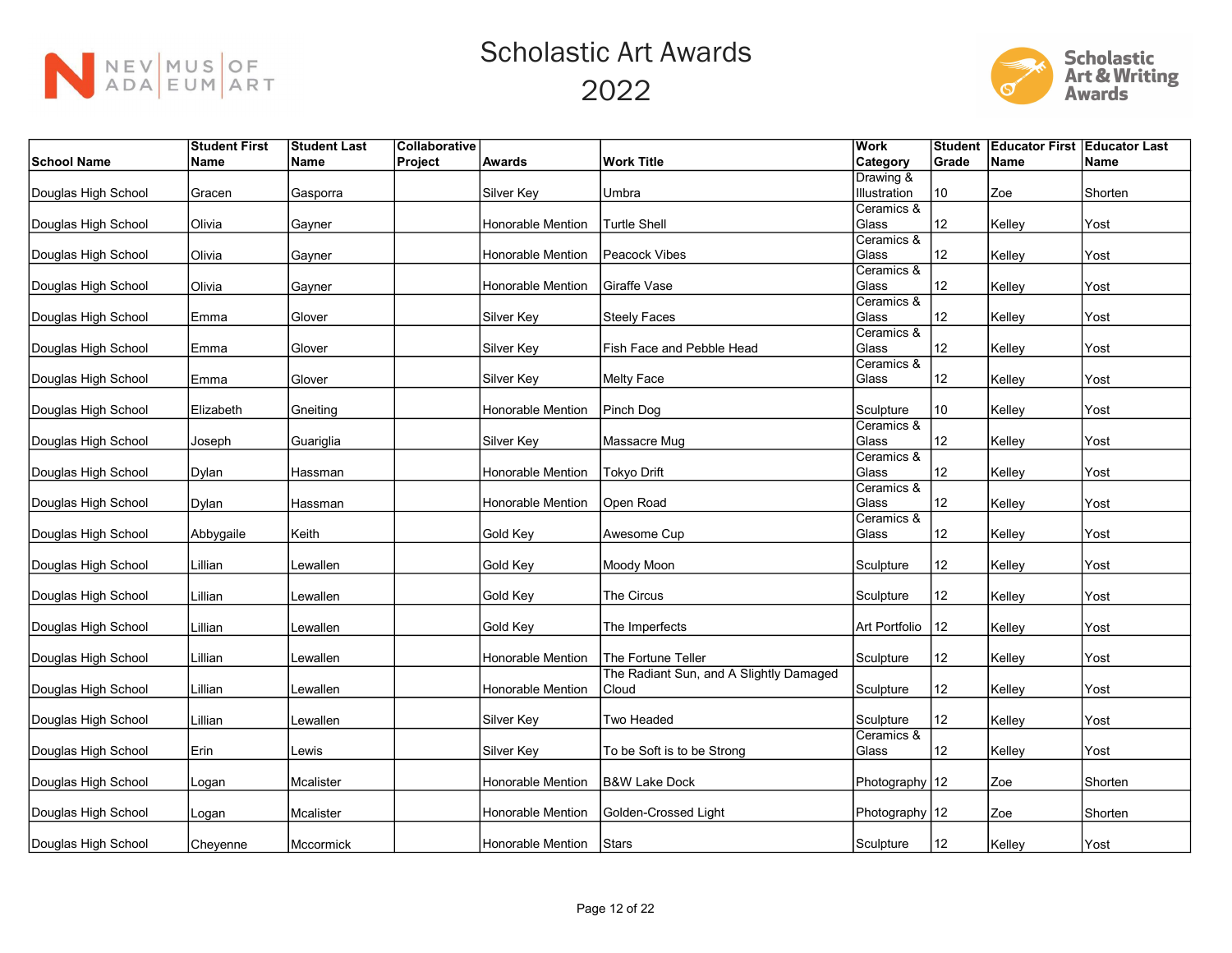



|                     | <b>Student First</b> | <b>Student Last</b> | Collaborative |                          |                          | <b>Work</b>               | <b>Student</b> | <b>Educator First Educator Last</b> |         |
|---------------------|----------------------|---------------------|---------------|--------------------------|--------------------------|---------------------------|----------------|-------------------------------------|---------|
| <b>School Name</b>  | Name                 | Name                | Project       | <b>Awards</b>            | <b>Work Title</b>        | Category                  | Grade          | Name                                | Name    |
| Douglas High School | Cheyenne             | Mccormick           |               | Honorable Mention        | The Unknown              | Art Portfolio             | 12             | Kelley                              | Yost    |
| Douglas High School | Cheyenne             | Mccormick           |               | Honorable Mention        | <b>Scattered Space</b>   | Sculpture                 | 12             | Kelley                              | Yost    |
| Douglas High School | Cheyenne             | Mccormick           |               | Silver Key               | Galaxy                   | Sculpture                 | 12             | Kelley                              | Yost    |
| Douglas High School | Cheyenne             | Mccormick           |               | Silver Key               | Vortex                   | Sculpture                 | 12             | Kelley                              | Yost    |
| Douglas High School | Paloma               | Moon                |               | <b>Honorable Mention</b> | Burn the Border          | Drawing &<br>Illustration | 11             | Zoe                                 | Shorten |
| Douglas High School | Andie                | Murray              |               | Silver Key               | Moonglow                 | Ceramics &<br>Glass       | 12             | Kelley                              | Yost    |
| Douglas High School | Diara                | Navarrete Amaral    |               | Gold Key                 | Carmen                   | Drawing &<br>Illustration | 12             | Zoe                                 | Shorten |
| Douglas High School | Diara                | Navarrete Amaral    |               | Honorable Mention        | Familia                  | Art Portfolio             | $ 12\rangle$   | Zoe                                 | Shorten |
| Douglas High School | Izabella             | Neely               |               | Honorable Mention        | Heavens                  | Photography 11            |                | Zoe                                 | Shorten |
| Douglas High School | Tess                 | Nelson              |               | Honorable Mention        | Picturesque Hawaii       | Ceramics &<br>Glass       | 12             | Kelley                              | Yost    |
| Douglas High School | Tess                 | Nelson              |               | Honorable Mention        | <b>Hawaiian Postcard</b> | Ceramics &<br>Glass       | 12             | Kelley                              | Yost    |
| Douglas High School | Tess                 | Nelson              |               | Silver Key               | Rooster                  | Sculpture                 | 12             | Kelley                              | Yost    |
| Douglas High School | Tess                 | Nelson              |               | Silver Key               | Hawaii Memories          | Art Portfolio             | 12             | Kelley                              | Yost    |
| Douglas High School | <b>Bryce</b>         | O'Laughlin          |               | Gold Key                 | Deconstructed 1          | Ceramics &<br>Glass       | 12             | Kelley                              | Yost    |
| Douglas High School | <b>Bryce</b>         | O'Laughlin          |               | <b>Honorable Mention</b> | Deconstructed 6          | Sculpture                 | 12             | Kelley                              | Yost    |
| Douglas High School | <b>Bryce</b>         | O'Laughlin          |               | <b>Honorable Mention</b> | Deconstructed            | Art Portfolio             | 12             | Kelley                              | Yost    |
| Douglas High School | <b>Brady</b>         | Paschall            |               | Silver Key               | Dapper Octo              | Sculpture                 | 12             | Kelley                              | Yost    |
| Douglas High School | Audrey               | Ruckman             |               | <b>Honorable Mention</b> | Small Beaded Bowl        | Ceramics &<br>Glass       | 12             | Kelley                              | Yost    |
| Douglas High School | Audrey               | Ruckman             |               | Honorable Mention        | Woven in Blue            | Sculpture                 | 12             | Kelley                              | Yost    |
| Douglas High School | Audrey               | Ruckman             |               | Honorable Mention        | Odin's Horn              | Ceramics &<br>Glass       | 12             | Kelley                              | Yost    |
| Douglas High School | Audrey               | Ruckman             |               | Honorable Mention        | Connections              | Art Portfolio             | 12             | Kelley                              | Yost    |
| Douglas High School | Audrey               | Ruckman             |               | Silver Key               | Unity in Religion        | Ceramics &<br>Glass       | 12             | Kelley                              | Yost    |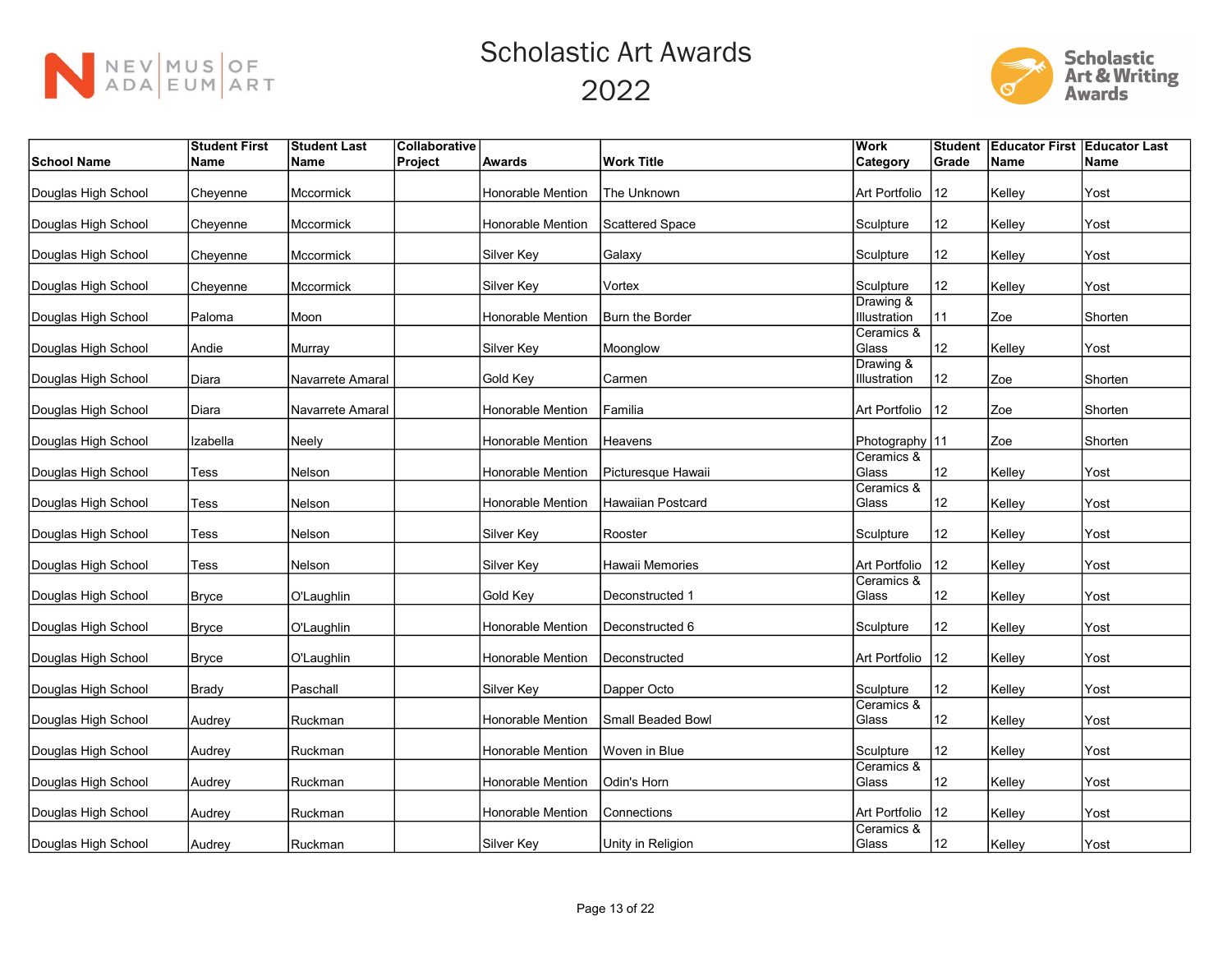



|                               | <b>Student First</b> | <b>Student Last</b> | Collaborative |                        |                      | <b>Work</b>                 | <b>Student</b> |             | <b>Educator First Educator Last</b> |
|-------------------------------|----------------------|---------------------|---------------|------------------------|----------------------|-----------------------------|----------------|-------------|-------------------------------------|
| <b>School Name</b>            | Name                 | Name                | Project       | <b>Awards</b>          | <b>Work Title</b>    | Category                    | Grade          | <b>Name</b> | <b>Name</b>                         |
|                               |                      |                     |               |                        |                      |                             |                |             |                                     |
| Douglas High School           | Audrey               | Ruckman             |               | Silver Key             | Patchwork Face       | Sculpture                   | 12             | Kelley      | Yost                                |
| Douglas High School           | Ajay                 | Schwartz            |               | Silver Key             | Sliced               | Sculpture                   | 12             | Kelley      | Yost                                |
|                               |                      |                     |               | Gold Key, American     |                      | Ceramics &                  |                |             |                                     |
| Douglas High School           | Sabrina              | Settelmeyer         |               | <b>Visions Nominee</b> | No.                  | Glass                       | 11             | Kelley      | Yost                                |
| Douglas High School           | Sabrina              | Settelmeyer         |               | Silver Key             | Murder in the Valley | Sculpture                   | 11             | Kelley      | Yost                                |
|                               |                      |                     |               |                        |                      | Ceramics &                  |                |             |                                     |
| Douglas High School           | Emma                 | Shipley             |               | Honorable Mention      | Plaka Teapot         | Glass                       | 12             | Kelley      | Yost                                |
| Douglas High School           | Emma                 | Shipley             |               | Honorable Mention      | Fragments I          | Sculpture                   | 12             | Kelley      | Yost                                |
|                               |                      |                     |               |                        |                      |                             |                |             |                                     |
| Douglas High School           | Emma                 | Showley             |               | Silver Key             | Spoons               | Photography 10<br>Drawing & |                | Zoe         | Shorten                             |
| Douglas High School           | Harley               | Smtih               |               | Silver Key             |                      | Illustration                | 10             | Zoe         | Shorten                             |
|                               |                      |                     |               |                        |                      |                             |                |             |                                     |
| Douglas High School           | Faith                | Strabala            |               | Honorable Mention      | PHILLIPS             | Photography 10              |                | Zoe         | Shorten                             |
|                               |                      |                     |               |                        |                      |                             |                |             |                                     |
| Douglas High School           | Kevin                | Thomas              |               | Honorable Mention      | splat II             | Sculpture                   | 12             | Kelley      | Yost                                |
| Douglas High School           | Kevin                | Thomas              |               | Honorable Mention      | Splat                | Art Portfolio               | 12             | Kelley      | Yost                                |
| Douglas High School           | Lejla                | Thompson            |               | Silver Key             | Globophobia          | Drawing &<br>Illustration   | 12             | Zoe         | Shorten                             |
| Douglas High School           | Jacob                | Walker              |               | Silver Key             | Decay                | Printmaking                 | 11             | Zoe         | Shorten                             |
|                               |                      |                     |               |                        |                      |                             |                |             |                                     |
| Earl Wooster High School      | Heidi                | Archdekin           |               | Honorable Mention      | Denial               | Digital Art                 | 12             | Rebecca     | Rosenberg                           |
| Edward C. Reed High<br>School | Deziree              | Roth                |               | Honorable Mention      | Jerard               | Ceramics &<br>Glass         | 12             | Megan       | Cudney-Frechette                    |
| Edward C. Reed High           |                      |                     |               |                        |                      |                             |                |             |                                     |
| School                        | Deziree              | Roth                |               | Honorable Mention      | Red Barn             | Painting                    | 12             | Megan       | Cudney-Frechette                    |
| Edward C. Reed High           |                      |                     |               |                        |                      |                             |                |             |                                     |
| School<br>Edward C. Reed High | Nathan               | Yim                 |               | Honorable Mention      | Menacing             | Comic Art                   | 11             | Levi        | Matherly                            |
| School                        | Nathan               | Yim                 |               | Honorable Mention      | Inroduction          | Comic Art                   | 11             | Levi        | Matherly                            |
| Edward C. Reed High           |                      |                     |               |                        |                      |                             |                |             |                                     |
| School                        | Nathan               | Yim                 |               | Silver Key             | Fear Of Death        | Comic Art                   | 11             | Levi        | Matherly                            |
| Elko High School              |                      | Moraila             |               | Honorable Mention      | monochrome grief     | Art Portfolio   12          |                | Nicole      | Swimley                             |
|                               | Diana                |                     |               |                        |                      |                             |                |             |                                     |
| Fernley High School           | Eva                  | Chaplin             |               | Honorable Mention      | Impossibly Me        | Painting                    | 11             | Amerique    | Powell                              |
|                               |                      |                     |               |                        |                      |                             |                |             |                                     |
| Galena High School            | Kloe                 | Buckley             |               | Honorable Mention      | Burt's Bees          | Digital Art                 | 12             | Cynthia     | Schnaare                            |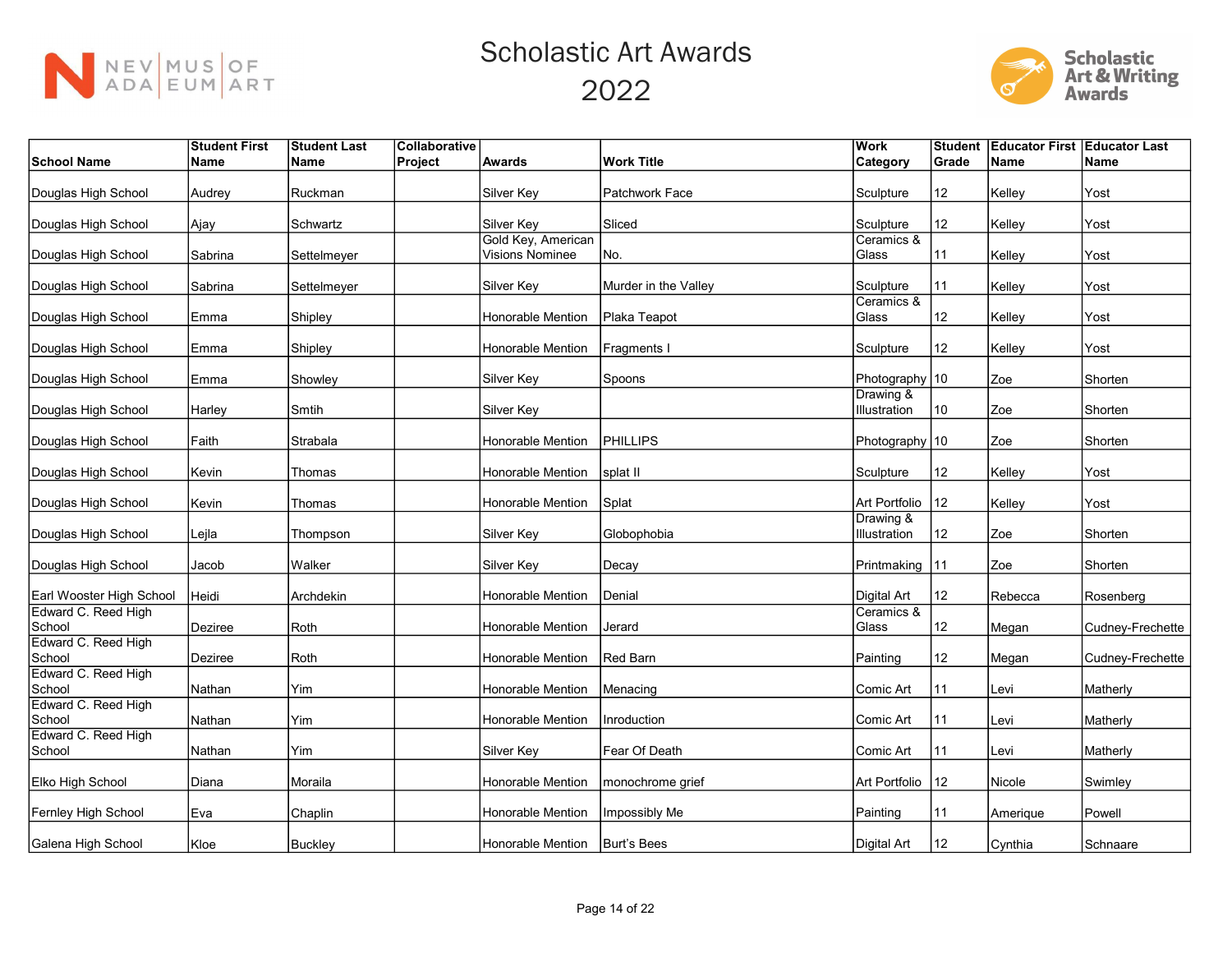



|                                    | <b>Student First</b> | <b>Student Last</b> | Collaborative |                   |                       | <b>Work</b>               | Student | <b>Educator First Educator Last</b> |          |
|------------------------------------|----------------------|---------------------|---------------|-------------------|-----------------------|---------------------------|---------|-------------------------------------|----------|
| <b>School Name</b>                 | Name                 | Name                | Project       | <b>Awards</b>     | <b>Work Title</b>     | Category                  | Grade   | Name                                | Name     |
| Galena High School                 | Kloe                 | <b>Buckley</b>      |               | Honorable Mention | Surface Tension       | Digital Art               | 12      | Cynthia                             | Schnaare |
| Galena High School                 | Dasha                | Derevianko          |               | Gold Key          | Reflection            | Painting                  | 10      | Cynthia                             | Schnaare |
| Galena High School                 | Carlee               | Nixon               |               | Gold Key          | <b>Staying Awake</b>  | Drawing &<br>Illustration | 11      | Cynthia                             | Schnaare |
| Galena High School                 | Carlee               | Nixon               |               | Honorable Mention | <b>Hovering Hands</b> | Drawing &<br>Illustration | 11      | Cynthia                             | Schnaare |
| Galena High School                 | Carlee               | Nixon               |               | Honorable Mention | l Mom                 | Drawing &<br>Illustration | 11      | Cynthia                             | Schnaare |
| Galena High School                 | Faith                | Phillips            |               | Honorable Mention | Harmony               | Painting                  | 10      | Cynthia                             | Schnaare |
| Galena High School                 | Faith                | Phillips            |               | Honorable Mention | Lola                  | Painting                  | 10      | Cynthia                             | Schnaare |
| Galena High School                 | Faith                | Phillips            |               | Honorable Mention | Still in the Storm    | Digital Art               | 10      | Cynthia                             | Schnaare |
| Galena High School                 | Faith                | Phillips            |               | Honorable Mention | Eclipse               | Painting                  | 10      | Cynthia                             | Schnaare |
| Galena High School                 | Faith                | Phillips            |               | Honorable Mention | Colors of Courage     | Digital Art               | 10      | Cynthia                             | Schnaare |
| Galena High School                 | Verenisse            | Ramirez Rincon      |               | Honorable Mention | Raíces                | Digital Art               | 12      | Cynthia                             | Schnaare |
| Galena High School                 | Verenisse            | Ramirez Rincon      |               | Honorable Mention | Muerte                | <b>Digital Art</b>        | 12      | Cynthia                             | Schnaare |
| Galena High School                 | Verenisse            | Ramirez Rincon      |               | Honorable Mention | Insanity              | <b>Digital Art</b>        | 12      | Cynthia                             | Schnaare |
| Galena High School                 | Verenisse            | Ramirez Rincon      |               | Honorable Mention | Rendigo               | Digital Art               | 12      | Cynthia                             | Schnaare |
| Galena High School                 | Verenisse            | Ramirez Rincon      |               | Honorable Mention | mind wonders          | Art Portfolio             | 12      | Cynthia                             | Schnaare |
| Home School                        | Abbyrose             | Gerlits             |               | Honorable Mention | Day of Reckoning      | Digital Art               | 12      | Shannon                             | Gerlits  |
| Home School                        | Abbyrose             | Gerlits             |               | Honorable Mention | Curiosity             | Digital Art               | 12      | Shannon                             | Gerlits  |
| Home School                        | Abbyrose             | Gerlits             |               | Honorable Mention | Seraph                | <b>Digital Art</b>        | 12      | Shannon                             | Gerlits  |
| Marce Herz Middle School           | Keenan               | Dolan               |               | Silver Key        | Owl Eyes              | Drawing &<br>Illustration | 8       | Jennifer                            | Johanson |
| Marce Herz Middle School           | Sofia                | Johal               |               | Honorable Mention | Cottagecore Art       | Drawing &<br>Illustration | 17      | Jennifer                            | Johanson |
| Mountain View Montessori           |                      |                     |               |                   |                       | Drawing &                 |         |                                     |          |
| School<br>Mountain View Montessori | Quinlan              | Barron              |               | Gold Key          | Quinlan at 30         | Illustration<br>Drawing & | 8       | Paige                               | White    |
| School                             | Soren                | Seeliger            |               | Honorable Mention | Corrugated Sun        | Illustration              | 18      | Paige                               | White    |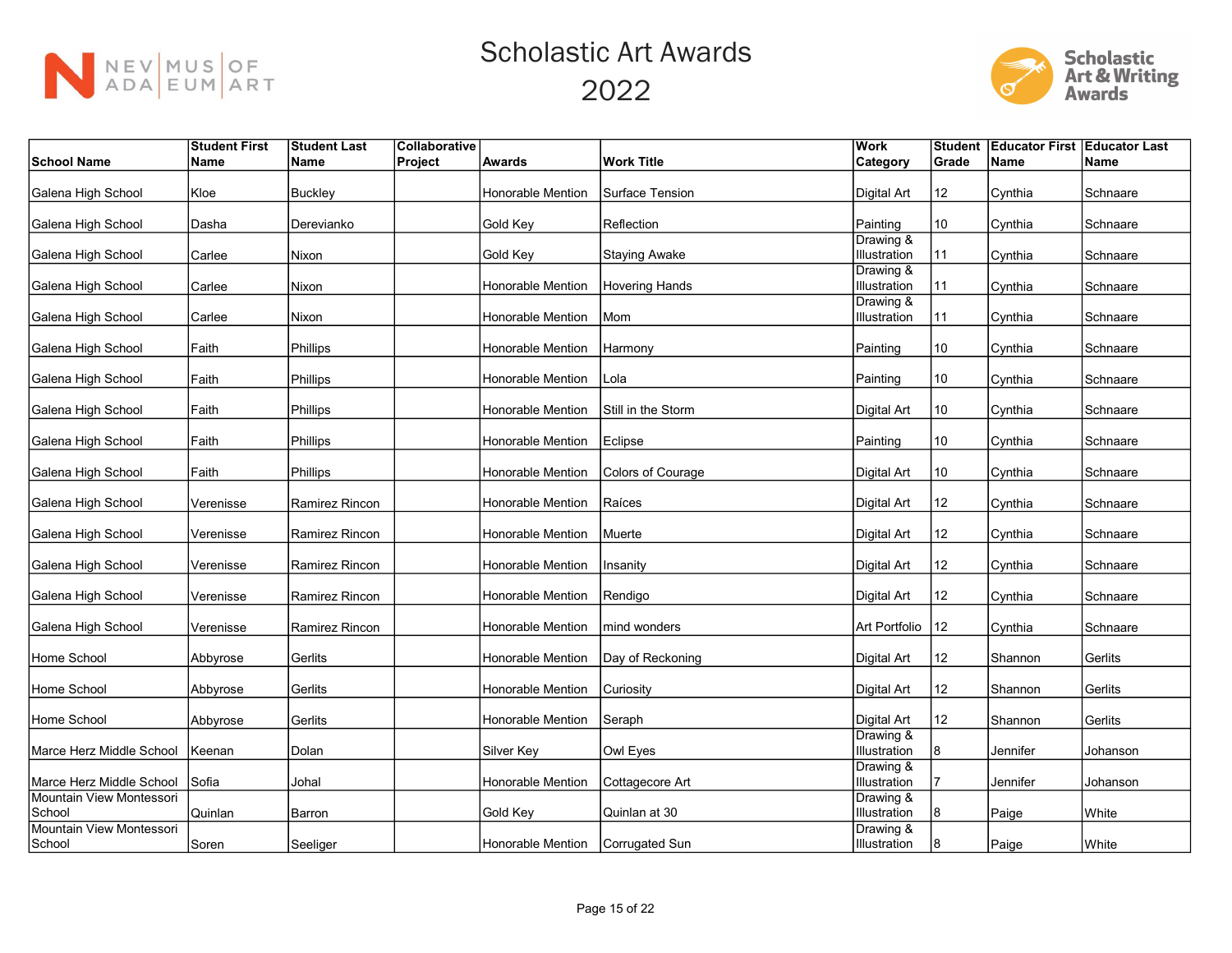



|                           | <b>Student First</b> | <b>Student Last</b> | Collaborative |                          |                                           | Work                      | <b>Student</b> | <b>Educator First Educator Last</b> |              |
|---------------------------|----------------------|---------------------|---------------|--------------------------|-------------------------------------------|---------------------------|----------------|-------------------------------------|--------------|
| School Name               | Name                 | Name                | Project       | <b>Awards</b>            | <b>Work Title</b>                         | Category                  | Grade          | Name                                | Name         |
| Mountain View Montessori  |                      |                     |               |                          |                                           | Drawing &                 |                |                                     |              |
| School                    | Petra                | Spence              |               | Honorable Mention        | Potion Practice                           | Illustration              |                | Paige                               | White        |
| North Valleys High School | Lyric                | Bell-Cabacungan     |               | Honorable Mention        | Don't Panic they're Organic               | Digital Art               | 10             | Kathryn                             | <b>Brown</b> |
| North Valleys High School | Lyric                | Bell-Cabacungan     |               | Honorable Mention        | Dont Be Late                              | Digital Art               | 10             | Kathryn                             | <b>Brown</b> |
| North Valleys High School | Lyric                | Bell-Cabacungan     |               | Honorable Mention        | Kings of Heart                            | <b>Digital Art</b>        | 10             | Kathryn                             | <b>Brown</b> |
| North Valleys High School | Lyric                | Bell-Cabacungan     |               | Honorable Mention        | Ocean Eyes                                | <b>Digital Art</b>        | 10             | Kathryn                             | <b>Brown</b> |
| North Valleys High School | Lyric                | Bell-Cabacungan     |               | Honorable Mention        | True Baddie Energy                        | Digital Art               | 10             | Kathryn                             | Brown        |
| North Valleys High School | Lyric                | Bell-Cabacungan     |               | Honorable Mention        | Pretty Black Boys                         | Digital Art               | 10             | Kathryn                             | <b>Brown</b> |
| North Valleys High School | Lyric                | Bell-Cabacungan     |               | Honorable Mention        | Big Hair                                  | Digital Art               | 10             | Kathryn                             | <b>Brown</b> |
| North Valleys High School | Lyric                | Bell-Cabacungan     |               | Silver Key               | Melanin                                   | Digital Art               | 10             | Kathryn                             | <b>Brown</b> |
|                           |                      |                     |               |                          | "Abstractions of Imagery, Memory, and     |                           |                |                                     |              |
| North Valleys High School | Ben                  | Nelson              |               | Honorable Mention        | Emotion Through Use of Color and Texture" | Art Portfolio             | $ 12\rangle$   | Kathryn                             | <b>Brown</b> |
| North Valleys High School | Ruby                 | Rojas               |               | Honorable Mention        | Belphegor                                 | Digital Art               | 11             | Kathryn                             | <b>Brown</b> |
| North Valleys High School | Ruby                 | Rojas               |               | Honorable Mention        | Take Aim                                  | Digital Art               | 11             | Kathryn                             | <b>Brown</b> |
| North Valleys High School | Ruby                 | Rojas               |               | <b>Honorable Mention</b> | One Sad Cat                               | <b>Digital Art</b>        | 11             | Kathryn                             | <b>Brown</b> |
| North Valleys High School | Hiroka               | Winter              |               | Honorable Mention        | Recollect                                 | Mixed Media 10            |                | Kathryn                             | <b>Brown</b> |
| North Valleys High School | Hiroka               | Winter              |               | Honorable Mention        | Self Portrait                             | Drawing &<br>Illustration | 10             | Rossitza                            | Todorova     |
| North Valleys High School | Wyatt                | Zurline             |               | Honorable Mention        | Tomorrow                                  | Painting                  | Ι9             | Kathryn                             | <b>Brown</b> |
| Reno High School          | Kate                 | Allen               |               | <b>Honorable Mention</b> | I am an Animator                          | Film &<br>Animation       | l 11           | Craig                               | Musni        |
| Reno High School          | Colin                | Ames                | Collaborator  | <b>Honorable Mention</b> | The Hitchhiker                            | Film &<br>Animation       | 11             | Craig                               | Musni        |
|                           | Wyatt                | Caron               | Collaborator  | <b>Honorable Mention</b> | The Hitchhiker                            | Film &<br>Animation       |                | Craig                               | Musni        |
|                           | Lewis                | Callahan            | Collaborator  | Honorable Mention        | The Hitchhiker                            | Film &<br>Animation       |                | Craig                               | Musni        |
|                           | <b>Nick</b>          | Kauffmann           | Collaborator  | Honorable Mention        | The Hitchhiker                            | $Film$ &<br>Animation     |                | Craig                               | Musni        |
| Reno High School          | Sean                 | Andrews             |               | Honorable Mention        | The Joy Of Skiing                         | Film &<br>Animation       | 11             | Craig                               | Musni        |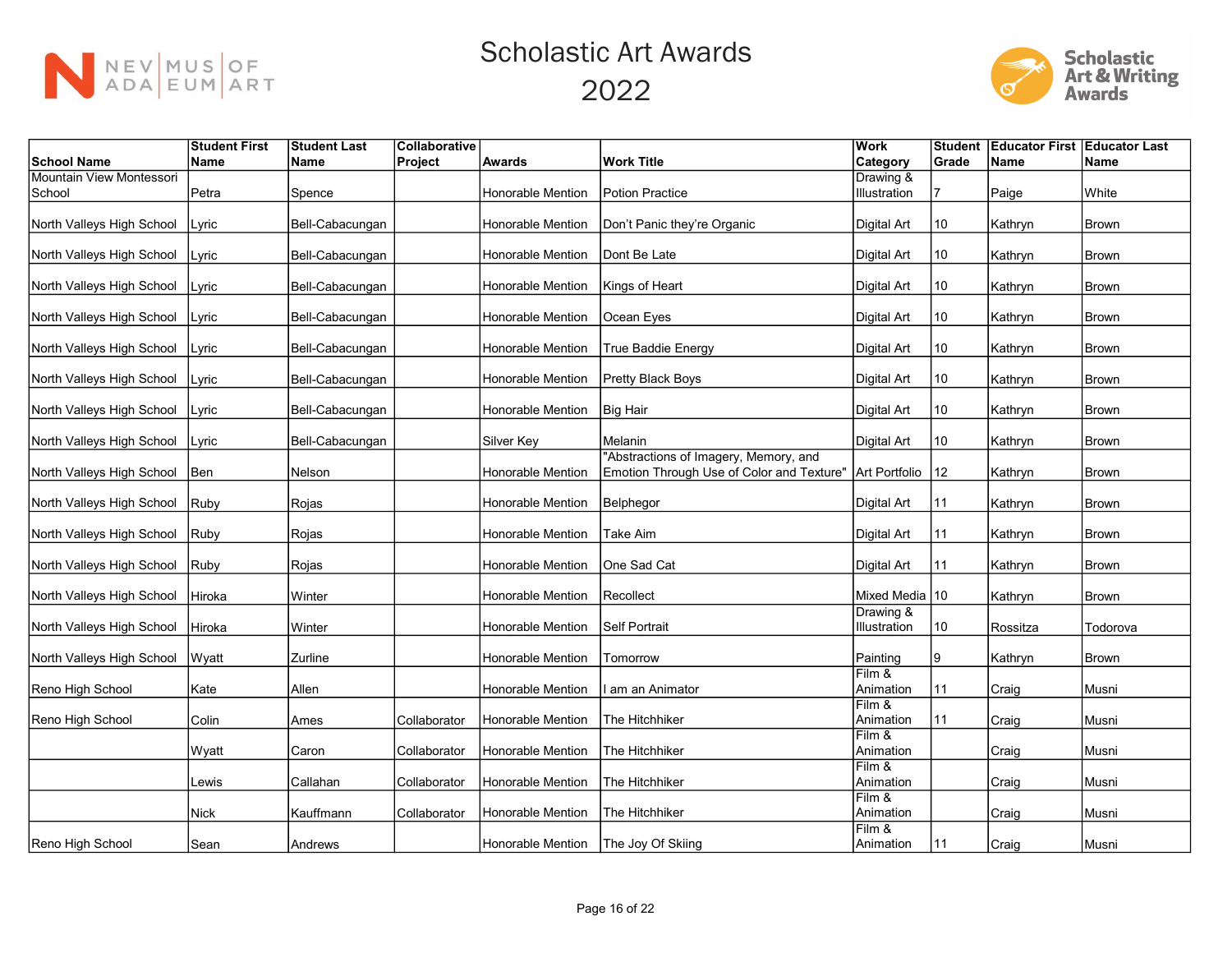



|                    | <b>Student First</b> | <b>Student Last</b> | Collaborative |                                |                                                 | Work                        | Student      | <b>Educator First Educator Last</b> |               |
|--------------------|----------------------|---------------------|---------------|--------------------------------|-------------------------------------------------|-----------------------------|--------------|-------------------------------------|---------------|
| <b>School Name</b> | <b>Name</b>          | Name                | Project       | <b>Awards</b>                  | <b>Work Title</b>                               | Category                    | Grade        | <b>Name</b>                         | <b>Name</b>   |
|                    |                      |                     |               |                                |                                                 | Film &                      |              |                                     |               |
| Reno High School   | Harley               | <b>Batchelder</b>   |               | Honorable Mention              | Cho Mo 4                                        | Animation                   | 10           | <b>Brian</b>                        | <b>Bolton</b> |
|                    |                      |                     |               |                                |                                                 |                             |              |                                     |               |
| Reno High School   | Josephine            | Black               |               | Honorable Mention              | pulchritudinous                                 | Photography   11            |              | Brian                               | <b>Bolton</b> |
| Reno High School   | Josephine            | Black               |               | Honorable Mention              | wisp me away                                    | Photography   11            |              | <b>Brian</b>                        | <b>Bolton</b> |
|                    |                      |                     |               |                                |                                                 | Film &                      |              |                                     |               |
| Reno High School   | Madison              | Borman              | Collaborator  | Honorable Mention              | Name of the Game                                | Animation                   | 11           | Craig                               | Musni         |
|                    |                      |                     |               |                                |                                                 | Film &                      |              |                                     |               |
|                    | Athena               | Mckemy              | Collaborator  | Honorable Mention              | Name of the Game                                | Animation                   |              | Craig                               | Musni         |
|                    |                      |                     |               |                                | The Spectacular Stunts of Spencer               | Film &                      |              |                                     |               |
| Reno High School   | <b>Brenden</b>       | Bowles              | Collaborator  | Honorable Mention              | Speadfreek                                      | Animation                   | 12           | Craig                               | Musni         |
|                    |                      |                     |               |                                | The Spectacular Stunts of Spencer               | Film &                      |              |                                     |               |
|                    | Weston               | Raydon              | Collaborator  | Honorable Mention              | Speadfreek                                      | Animation<br>Film &         |              | Craig                               | Musni         |
|                    | Sean                 | Sanchez             | Collaborator  | Honorable Mention              | The Spectacular Stunts of Spencer<br>Speadfreek | Animation                   |              | Craig                               | Musni         |
|                    |                      |                     |               |                                | The Spectacular Stunts of Spencer               | Film &                      |              |                                     |               |
|                    | Jinren               | Jiang               | Collaborator  | Honorable Mention              | Speadfreek                                      | Animation                   |              | Craig                               | Musni         |
|                    |                      |                     |               |                                |                                                 |                             |              |                                     |               |
| Reno High School   | Sarah                | Bruce               |               | Honorable Mention              | Point of View                                   | Photography 11              |              | <b>Brian</b>                        | <b>Bolton</b> |
|                    |                      |                     |               |                                |                                                 | Film &                      |              |                                     |               |
| Reno High School   | Ashleigh             | Burke               |               | Honorable Mention              | A Game of Chase                                 | Animation                   | 10           | Craig                               | Musni         |
|                    |                      |                     |               |                                |                                                 | Film &                      |              |                                     |               |
| Reno High School   | Cosette              | Chamberlin          |               | Honorable Mention              | Fight Scene                                     | Animation                   | 12           | Nicole                              | Bommarito     |
|                    |                      |                     |               |                                |                                                 |                             |              |                                     |               |
| Reno High School   | Gena                 | Clinton             |               | Honorable Mention              | Old                                             | Photography 11<br>Drawing & |              | <b>Brian</b>                        | <b>Bolton</b> |
| Reno High School   | Eliana               | Cronan              |               | Gold Key                       | Dappled Blue                                    | Illustration                | 10           | Craig                               | Musni         |
|                    |                      |                     |               |                                |                                                 | Drawing &                   |              |                                     |               |
| Reno High School   | Eliana               | Cronan              |               | Silver Key                     | Lady Moonlight                                  | Illustration                | 10           | Craig                               | Musni         |
|                    |                      |                     |               |                                |                                                 | Film &                      |              |                                     |               |
| Reno High School   | Ashley               | Davidson            |               | <b>Honorable Mention</b>       | Doll Soup (Dont blink)                          | Animation                   | l 11         | Craig                               | Musni         |
|                    |                      |                     |               |                                |                                                 |                             |              |                                     |               |
| Reno High School   | Jonah                | Dees                |               | Gold Key                       | <b>Mother Earth</b>                             | Digital Art                 | 12           | Craig                               | Musni         |
|                    |                      |                     |               |                                |                                                 |                             |              |                                     |               |
| Reno High School   | Jonah                | Dees                |               | Gold Key<br>Gold Key, American | <b>Missing Parts</b>                            | Painting                    | 12           | Nicole                              | Bommarito     |
| Reno High School   | Jonah                | Dees                |               | Visions Nominee                | Garden                                          | Painting                    | 12           | Nicole                              | Bommarito     |
|                    |                      |                     |               |                                |                                                 |                             |              |                                     |               |
| Reno High School   | Jonah                | Dees                |               | Silver Key                     | <b>Fruit Flies</b>                              | Art Portfolio               | $ 12\rangle$ | Nicole                              | Bommarito     |
|                    |                      |                     |               |                                |                                                 | Film &                      |              |                                     |               |
| Reno High School   | Vytis                | Etchegoyhen         |               | Gold Key                       | <b>Little Cube</b>                              | Animation                   | 11           | Craig                               | Musni         |
|                    |                      |                     |               |                                |                                                 |                             |              |                                     |               |
| Reno High School   | Vytis                | Etchegoyhen         |               | Honorable Mention              | Diversity                                       | Design                      | 11           | Brian                               | <b>Bolton</b> |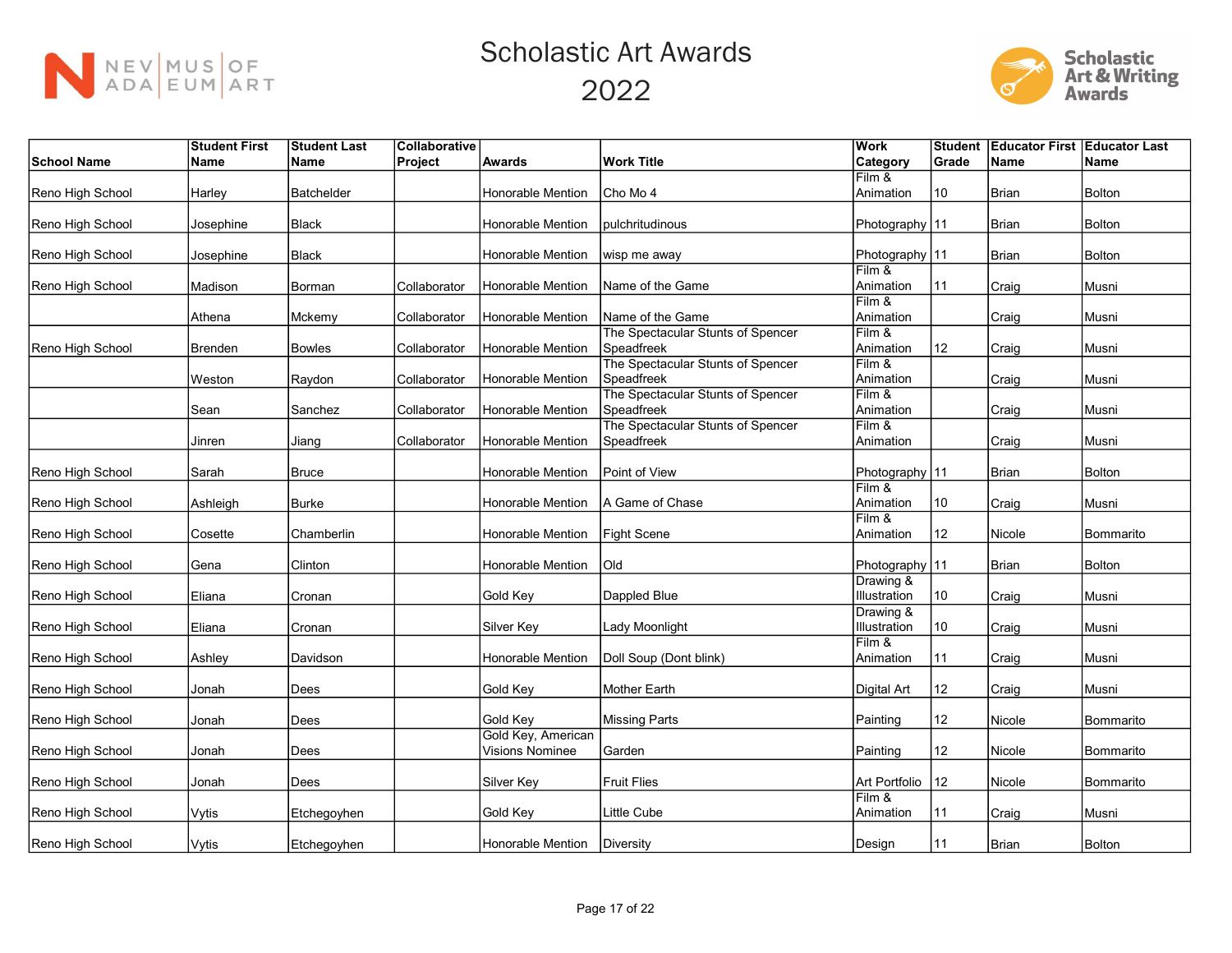



|                    | <b>Student First</b> | <b>Student Last</b> | Collaborative |                          |                                   | Work                | Student | <b>Educator First Educator Last</b> |               |
|--------------------|----------------------|---------------------|---------------|--------------------------|-----------------------------------|---------------------|---------|-------------------------------------|---------------|
| <b>School Name</b> | Name                 | Name                | Project       | <b>Awards</b>            | <b>Work Title</b>                 | Category            | Grade   | <b>Name</b>                         | <b>Name</b>   |
|                    |                      |                     |               |                          |                                   | Film &              |         |                                     |               |
| Reno High School   | Carson               | Franklin            |               | Honorable Mention        | My Commercial for "ENERHI"        | Animation           | 10      | Craig                               | Musni         |
|                    |                      |                     |               |                          |                                   | Film &              |         |                                     |               |
| Reno High School   | andrew               | gerard              |               | Honorable Mention        | Hot Laps 1                        | Animation           | 11      | Craig                               | Musni         |
|                    |                      |                     |               |                          |                                   | $Film$ &            |         |                                     |               |
| Reno High School   | Nicholas             | Gill                |               | Silver Key               | A Day in Hell                     | Animation           | l 11    | Craig                               | Musni         |
|                    |                      |                     |               |                          |                                   |                     |         |                                     |               |
| Reno High School   | Patrick              | Guy                 |               | Honorable Mention        | Mandated                          | <b>Digital Art</b>  | 11      | <b>Brian</b>                        | <b>Bolton</b> |
|                    |                      |                     |               |                          |                                   | $Film$ &            |         |                                     |               |
| Reno High School   | Joel                 | Harper              |               | Silver Key               | Under the Bed                     | Animation           | 12      | Craig                               | Musni         |
|                    |                      |                     |               |                          |                                   | Film &              |         |                                     |               |
| Reno High School   | Daniel               | Heller              |               | <b>Honorable Mention</b> | The Hunter                        | Animation           | 12      | Craig                               | Musni         |
|                    |                      |                     |               |                          |                                   |                     |         |                                     |               |
| Reno High School   | Viviana              | Hong                |               | Gold Key                 | Want a receipt with that?         | <b>Digital Art</b>  | 10      | <b>Brian</b>                        | <b>Bolton</b> |
| Reno High School   | Geneva               | Jesse               |               | Honorable Mention        | Need for Symmetry                 | Photography 10      |         | Brian                               | Bolton        |
|                    |                      |                     |               |                          |                                   | Film &              |         |                                     |               |
| Reno High School   | Alex                 | Johnson             |               | Silver Key               | Sandman                           | Animation           | 12      | Craig                               | Musni         |
|                    |                      |                     |               |                          |                                   |                     |         |                                     |               |
| Reno High School   | Farabi               | Khundkar            |               | Honorable Mention        | Dancing in red                    | Photography   10    |         | <b>Brian</b>                        | <b>Bolton</b> |
|                    |                      |                     |               |                          |                                   | $Film$ &            |         |                                     |               |
| Reno High School   | Kayden               | King                |               | Honorable Mention        | Resilience                        | Animation           | Ι9      | Craig                               | Musni         |
|                    |                      |                     |               |                          |                                   | Ceramics &          |         |                                     |               |
| Reno High School   | Julius               | Klenke              |               | Gold Key                 | Fern Glade                        | Glass               | 12      | <b>Brian</b>                        | <b>Bolton</b> |
|                    |                      |                     |               |                          |                                   |                     |         |                                     |               |
| Reno High School   | Julius               | Klenke              |               | Honorable Mention        | Stargazing At Harmony Borax Works | Photography 12      |         | <b>Brian</b>                        | <b>Bolton</b> |
|                    |                      |                     |               |                          |                                   |                     |         |                                     |               |
| Reno High School   | Julius               | Klenke              |               | Honorable Mention        | Oblique Sands                     | Photography   12    |         | <b>Brian</b>                        | Bolton        |
|                    |                      |                     |               |                          |                                   |                     |         |                                     |               |
| Reno High School   | Julius               | Klenke              |               | Honorable Mention        | Serenity                          | Photography 12      |         | <b>Brian</b>                        | <b>Bolton</b> |
|                    |                      |                     |               |                          |                                   | Ceramics &          |         |                                     |               |
| Reno High School   | Julius               | Klenke              |               | Honorable Mention        | Water Fall                        | Glass<br>Ceramics & | 12      | <b>Brian</b>                        | <b>Bolton</b> |
| Reno High School   | Julius               |                     |               | Honorable Mention        | Blue in Blue Bowl                 | Glass               | 12      | Brian                               | <b>Bolton</b> |
|                    |                      | Klenke              |               |                          |                                   | Ceramics &          |         |                                     |               |
| Reno High School   | Julius               | Klenke              |               | Silver Key               | Earthen Vase                      | Glass               | 12      | <b>Brian</b>                        | <b>Bolton</b> |
|                    |                      |                     |               |                          |                                   | Ceramics &          |         |                                     |               |
| Reno High School   | Julius               | Klenke              |               | Silver Key               | Open To The Sky                   | Glass               | 12      | <b>Brian</b>                        | <b>Bolton</b> |
|                    |                      |                     |               |                          |                                   |                     |         |                                     |               |
| Reno High School   | Margaux              | Mauldin             |               | Honorable Mention        | Viel Of Decay                     | Jewelry             | 12      | Craig                               | Musni         |
|                    |                      |                     |               |                          |                                   |                     |         |                                     |               |
| Reno High School   | Alexa                | Mauzy               |               | Honorable Mention        | Galaxy Girl                       | Digital Art         | 10      | Craig                               | Musni         |
|                    |                      |                     |               |                          |                                   | Film &              |         |                                     |               |
| Reno High School   | Athena               | Mckemy              | Collaborator  | Honorable Mention        | <b>Name of the Game</b>           | Animation           | 10      | Craig                               | Musni         |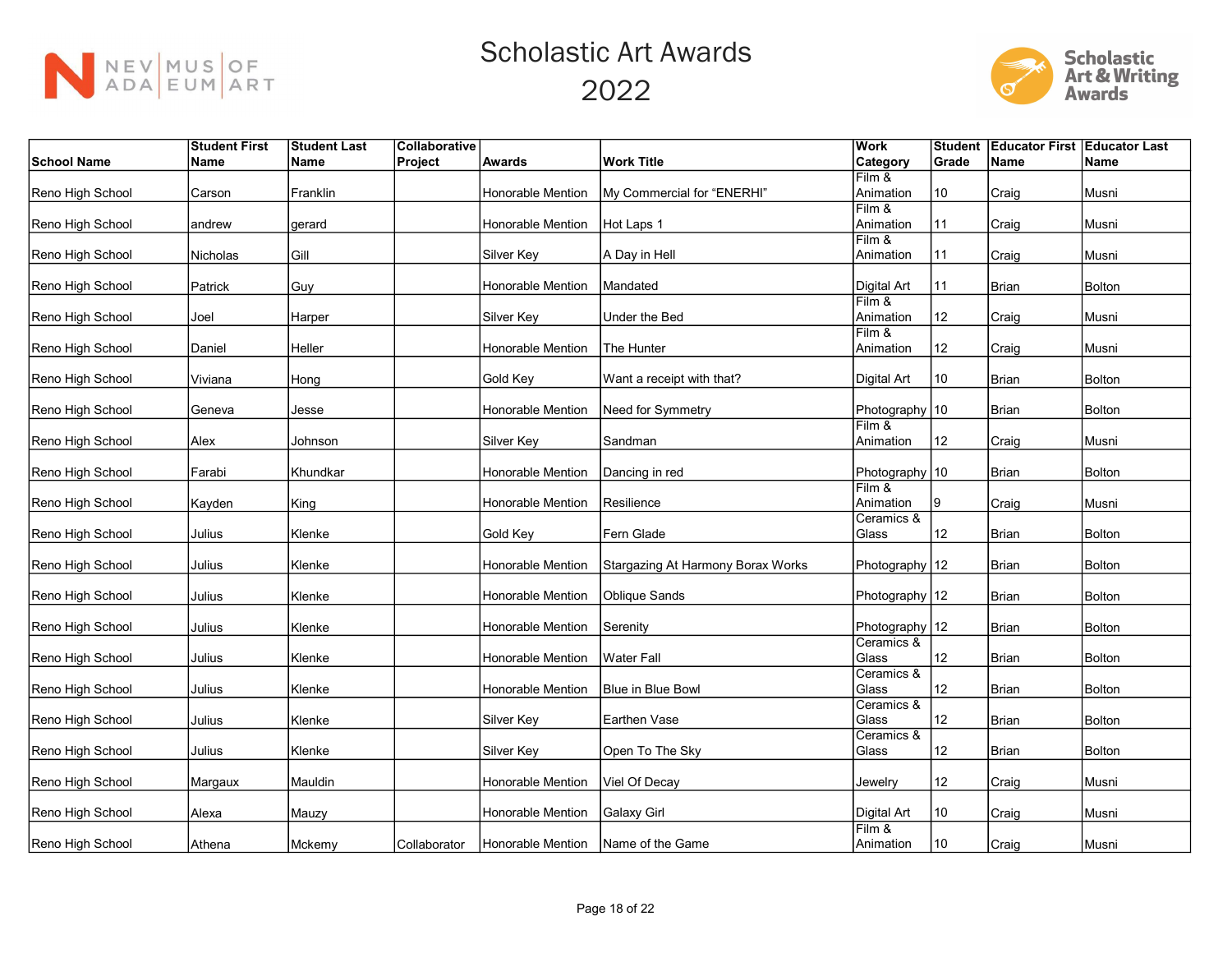



|                    | <b>Student First</b> | <b>Student Last</b> | Collaborative |                          |                             | <b>Work</b>         | Student | <b>Educator First Educator Last</b> |               |
|--------------------|----------------------|---------------------|---------------|--------------------------|-----------------------------|---------------------|---------|-------------------------------------|---------------|
| <b>School Name</b> | Name                 | Name                | Project       | <b>Awards</b>            | <b>Work Title</b>           | Category            | Grade   | <b>Name</b>                         | <b>Name</b>   |
|                    |                      |                     |               |                          |                             | Film &              |         |                                     |               |
|                    | Madison              | Borman              | Collaborator  | Honorable Mention        | Name of the Game            | Animation           |         | Craig                               | Musni         |
|                    |                      |                     |               |                          |                             |                     |         |                                     |               |
| Reno High School   | Khellan              | O'Reilly            |               | Honorable Mention        | Separated but Together      | Design              | 10      | <b>Brian</b>                        | <b>Bolton</b> |
| Reno High School   | Josephine            | Packard             |               | Honorable Mention        | Petrichor                   | Photography   11    |         | <b>Brian</b>                        | <b>Bolton</b> |
| Reno High School   | Alexander            | Park                |               | Honorable Mention        | Walking in Space            | Digital Art         | 9       | Craig                               | Musni         |
| Reno High School   | Sophia               | Patch               |               | Honorable Mention        | Out of Time                 | Digital Art         | 11      | Craig                               | Musni         |
| Reno High School   | Sophia               | Patch               |               | Honorable Mention        | Lady of the Lake            | Digital Art         | 11      | <b>Brian</b>                        | Bolton        |
| Reno High School   | Sophia               | Patch               |               | Honorable Mention        | Lady Bat                    | <b>Digital Art</b>  | 11      | <b>Brian</b>                        | <b>Bolton</b> |
| Reno High School   | Sophia               | Patch               |               | Silver Key               | Daydreamer                  | Digital Art         | 11      | <b>Brian</b>                        | Bolton        |
|                    |                      |                     |               |                          |                             | Film &              |         |                                     |               |
| Reno High School   | Jordan               | Robinson            |               | Honorable Mention        | HollowKnight                | Animation           | 11      | Craig                               | Musni         |
|                    |                      |                     |               |                          |                             | Film &              |         |                                     |               |
| Reno High School   | Jordan               | Robinson            |               | Honorable Mention        | Money Craze (animatic)      | Animation           | 11      | Craig                               | Musni         |
| Reno High School   | Sydney               | Rogers              |               | Gold Key                 | <b>Rainbow Trout</b>        | <b>Digital Art</b>  | 10      | <b>Brian</b>                        | <b>Bolton</b> |
| Reno High School   | Sean                 | Sanchez             |               | Silver Key               | Runaways                    | Film &<br>Animation | 12      | Craig                               | Musni         |
| Reno High School   | Kate                 | Sawrie              |               | Gold Key                 | <b>Yellowstone Postcard</b> | Design              | 11      | <b>Brian</b>                        | <b>Bolton</b> |
| Reno High School   | Kate                 | Sawrie              |               | Honorable Mention        | The Lucid Plate             | Design              | 11      | <b>Brian</b>                        | <b>Bolton</b> |
| Reno High School   | Kate                 | Sawrie              |               | Silver Key               | Louisiana Stamp             | Design              | 11      | <b>Brian</b>                        | <b>Bolton</b> |
| Reno High School   | Ryan                 | Schraub             |               | <b>Honorable Mention</b> | The Camper                  | Film &<br>Animation | 12      | Craig                               | Musni         |
| Reno High School   | Alle                 | Sorensen            |               | Honorable Mention        | Disaster Clothing Logo      | Design              | 11      | <b>Brian</b>                        | <b>Bolton</b> |
| Reno High School   | Alle                 | Sorensen            |               | Honorable Mention        | Bixton                      | Design              | 11      | <b>Brian</b>                        | <b>Bolton</b> |
| Reno High School   | Hailey               | Stoner              |               | Honorable Mention        | Rain                        | Film &<br>Animation | 10      | Craig                               | Musni         |
| Reno High School   | sebastian            | Velasco             |               | Honorable Mention        | The death of Jenna Foster   | Film &<br>Animation | 10      | Craig                               | Musni         |
| Reno High School   | Uriel                | Vizcaino            |               | Honorable Mention        | A Cup of Distress           | Photography   11    |         | <b>Brian</b>                        | <b>Bolton</b> |
| Reno High School   | Uriel                | Vizcaino            |               | Silver Key               | <b>Unfinished Amusement</b> | Photography   11    |         | Brian                               | <b>Bolton</b> |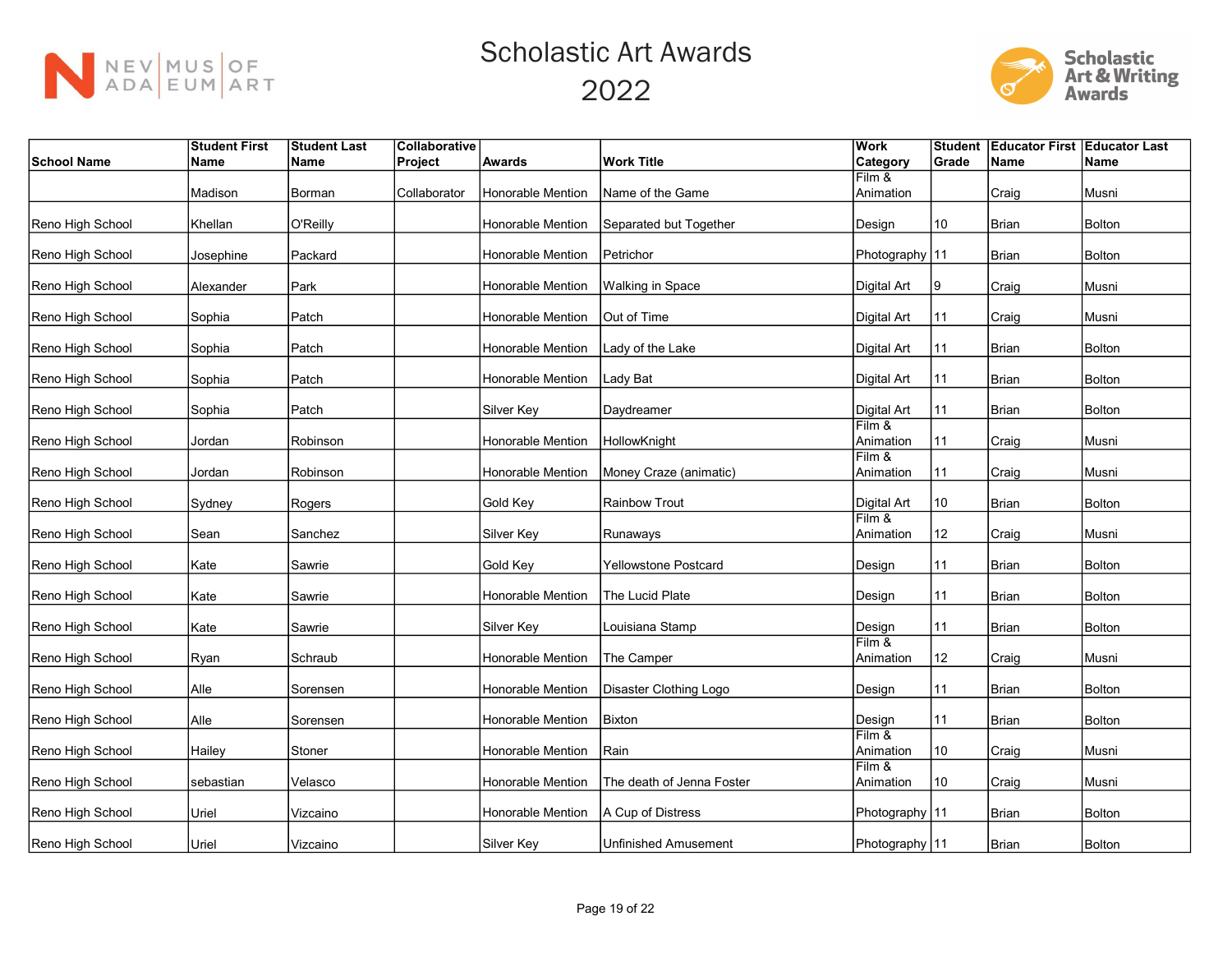



|                      | <b>Student First</b> | <b>Student Last</b> | Collaborative |                   |                                 | <b>Work</b>     | Student | <b>Educator First Educator Last</b> |                   |
|----------------------|----------------------|---------------------|---------------|-------------------|---------------------------------|-----------------|---------|-------------------------------------|-------------------|
| <b>School Name</b>   | <b>Name</b>          | <b>Name</b>         | Project       | <b>Awards</b>     | <b>Work Title</b>               | <b>Category</b> | Grade   | <b>Name</b>                         | <b>Name</b>       |
|                      |                      |                     |               |                   |                                 | Film &          |         |                                     |                   |
| Reno High School     | Shae                 | White               |               | Honorable Mention | <b>Dress Code</b>               | Animation       | 11      | Craig                               | Musni             |
|                      |                      |                     |               |                   |                                 | Film &          |         |                                     |                   |
| Reno High School     | Lindsey              | Wolterbeek          |               | Honorable Mention | The Life Of A Plastic Bag       | Animation       | 11      | Craig                               | Musni             |
|                      |                      |                     |               |                   |                                 |                 |         |                                     |                   |
| Reno High School     | Alexis               | Zundell             |               | Honorable Mention | One Can Only Dream              | Digital Art     | 11      | <b>Brian</b>                        | <b>Bolton</b>     |
|                      |                      |                     |               |                   |                                 |                 |         |                                     |                   |
| Reno High School     | Alexis               | Zundell             |               | Honorable Mention | <b>Distortions and Paranoia</b> | Digital Art     | 11      | <b>Brian</b>                        | Bolton            |
|                      |                      |                     |               |                   |                                 | Drawing &       |         |                                     |                   |
| Reno High School     | Alexis               | Zundell             |               | Honorable Mention | Just a Kid                      | Illustration    | 11      | <b>Brian</b>                        | <b>Bolton</b>     |
| Robert Mcqueen High  |                      |                     |               |                   |                                 | Drawing &       |         |                                     |                   |
| School               | Kenna                | Ashton              |               | Gold Key          | Goddess                         | Illustration    | 11      | Skye                                | Snyder            |
| Robert Mcqueen High  |                      |                     |               |                   |                                 | Ceramics &      |         |                                     |                   |
| School               | Paulina              | Curiel Lomeli       |               | Honorable Mention | Sol                             | Glass           | 12      | Dane                                | Meier             |
| Robert Mcqueen High  |                      |                     |               |                   |                                 |                 |         |                                     |                   |
| School               | Paulina              | Curiel Lomeli       |               | Honorable Mention | Ceramic Cups                    | Art Portfolio   | 12      | Dane                                | Meier             |
| Robert Mcqueen High  |                      |                     |               |                   |                                 |                 |         |                                     |                   |
| School               | Sophie               | Harlin              |               | Honorable Mention | Zeus the moose                  | Sculpture       | 10      | Dane                                | Meier             |
| Robert Mcqueen High  |                      |                     |               |                   |                                 | Ceramics &      |         |                                     |                   |
| School               | Shawn                | Klingler            |               | Silver Key        | <b>Bowl</b>                     | Glass           | 12      | Dane                                | Meier             |
| Robert Mcqueen High  |                      |                     |               |                   |                                 | Drawing &       |         |                                     |                   |
| School               | Elisabeth            | Stanford            |               | Honorable Mention | Flower Coffee Cup               | Illustration    | 10      | Skye                                | Snyder            |
| Robert Mcqueen High  |                      |                     |               |                   |                                 | Ceramics &      |         |                                     |                   |
| School               |                      |                     |               | Honorable Mention | Abundance                       | Glass           | 12      | Dane                                | Meier             |
|                      | Jaxsen               | Thomson             |               |                   |                                 |                 |         |                                     |                   |
| Sage Ridge School    | Heath                | Fellows             |               | Honorable Mention | The Tempestuous Storm           | Painting        | 11      | Nicole                              | Ashton            |
|                      |                      |                     |               |                   |                                 |                 |         |                                     |                   |
| Sage Ridge School    | Anna                 | Hardacre            |               | Honorable Mention | The Feminine Perspective        | Mixed Media 11  |         | Nicole                              | Ashton            |
|                      |                      |                     |               |                   |                                 |                 |         |                                     |                   |
| Sage Ridge School    | Kennedy              | Kurtz               |               | Silver Key        | Down in Flames                  | Fashion         | 11      | Nicole                              | Ashton            |
|                      |                      |                     |               |                   |                                 |                 |         |                                     |                   |
| Sage Ridge School    | Thara                | Sundaram            |               | Silver Key        | A Melting Pot Of An Earth       | Painting        | 8       | Nicole                              | Ashton            |
|                      |                      |                     |               |                   |                                 | Drawing &       |         |                                     |                   |
| Sage Ridge School    | Vera                 | van der Linden      |               | Honorable Mention | Shades of Me                    | Illustration    | 8       | Krystal                             | <b>Buccambuso</b> |
| Spanish Springs High |                      |                     |               |                   |                                 | Ceramics &      |         |                                     |                   |
| School               | Caden                | Belding             |               | Gold Key          | Vessel of Darkness              | Glass           | 11      | Kimiyo                              | Cordero           |
| Spanish Springs High |                      |                     |               |                   |                                 |                 |         |                                     |                   |
| School               |                      | Escalera            |               | Honorable Mention | Earl Grey and Bergamot          | Art Portfolio   | 12      | Kendra                              | Marsh             |
| Spanish Springs High | Jayde                |                     |               |                   |                                 | Drawing &       |         |                                     |                   |
|                      |                      |                     |               |                   |                                 | Illustration    |         |                                     |                   |
| School               | Kenzie               | Ferguson            |               | Honorable Mention | Reflecting on 17 Years          |                 | 10      | Heekyung                            | Yeom              |
| Spanish Springs High |                      |                     |               | Honorable Mention |                                 | Drawing &       |         |                                     |                   |
| School               | Kenzie               | Ferguson            |               |                   | Nymphaea                        | Illustration    | 10      | Heekyung                            | Yeom              |
| Spanish Springs High |                      |                     |               |                   |                                 |                 |         |                                     |                   |
| School               | Kenzie               | Ferguson            |               | Honorable Mention | <b>Blindness to Violence</b>    | Digital Art     | 10      | Heekyung                            | Yeom              |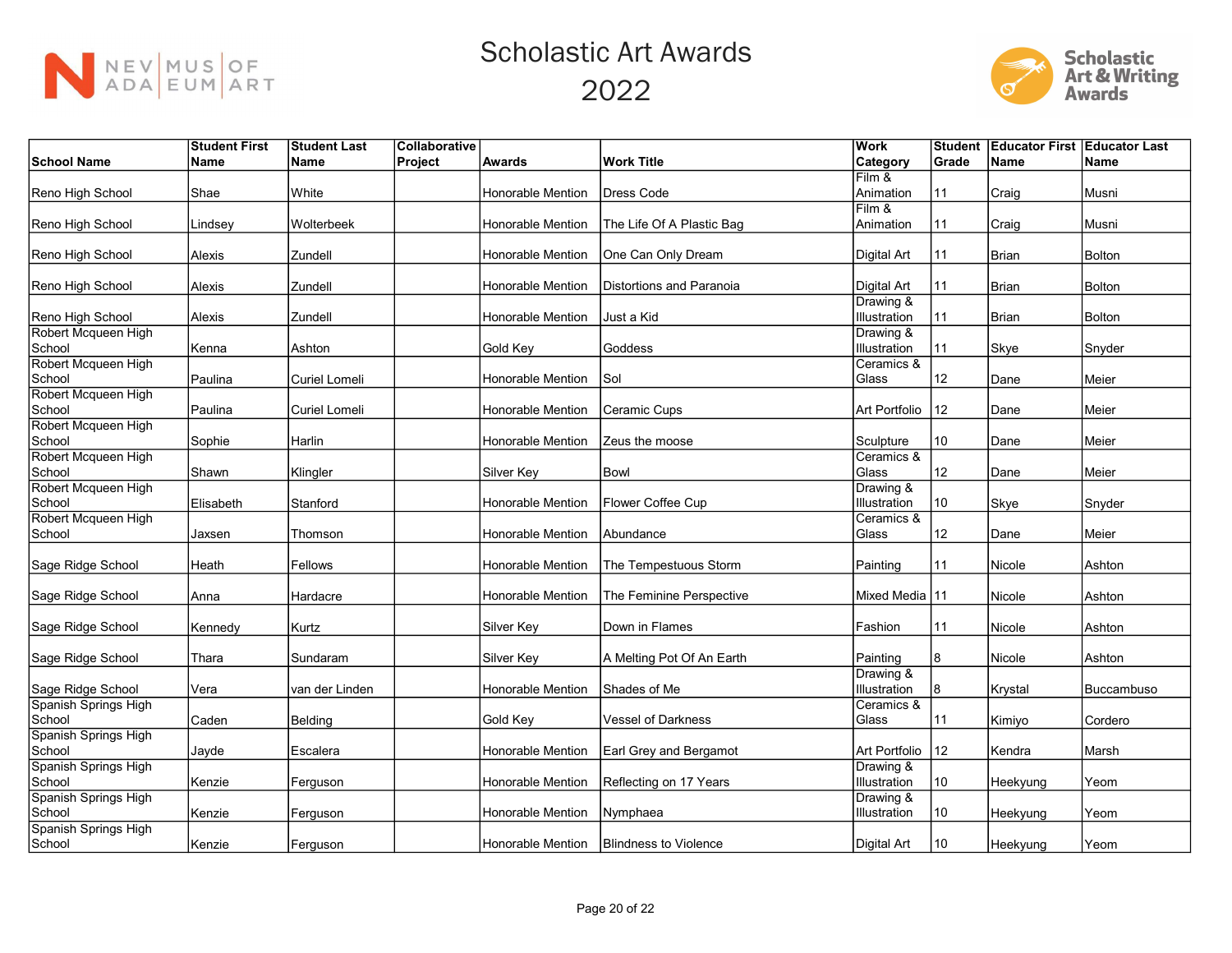



| <b>Name</b><br><b>Work Title</b><br><b>Category</b><br>Grade<br><b>Name</b><br><b>Name</b><br>Project<br><b>Awards</b><br><b>Name</b><br>Drawing &<br>Kenzie<br>Masked<br>10<br>Silver Key<br>Illustration<br>Heekyung<br>Yeom<br>Ferguson<br>Spanish Springs High<br>Drawing &<br>11<br>Mandy<br>Gold Key<br><b>Winding Darling</b><br>Illustration<br>Heekyung<br>Yeom<br>Huang<br>Honorable Mention<br><b>Brief Serene</b><br>Painting<br>11<br>Mandy<br>Heekyung<br>Yeom<br>Huang<br>Spanish Springs High<br>Drawing &<br>Acid Foam<br>Honorable Mention<br>Illustration<br>11<br>Mandy<br>Heekyung<br>Yeom<br>Huang<br>Drawing &<br>11<br>Silver Key<br>House of Oddities<br>Illustration<br>Mandy<br>Heekyung<br>Yeom<br>Huang<br>Spanish Springs High<br>Drawing &<br>Illustration<br>Silver Key<br>From String to Bone<br>11<br>Mandy<br>Heekyung<br>Yeom<br>Huang<br>Spanish Springs High<br>Drawing &<br>Silver Key<br>They See You<br>Illustration<br>11<br>Mandy<br>Huang<br>Heekyung<br>Yeom<br>Spanish Springs High<br>Art Portfolio<br>12<br>Chloe<br>Honorable Mention<br><b>Childhood Memories</b><br><b>Humphries</b><br>Yeom<br>Heekyung<br>Spanish Springs High<br>Drawing &<br>Meka<br>Illustration<br>Hyslop<br>Honorable Mention<br>Through a Child's Eyes<br>10<br>Heekyung<br>Yeom<br>Spanish Springs High<br>Drawing &<br>Meka<br>Hyslop<br>Honorable Mention<br>Cultura Colorida<br>Illustration<br>10<br>Yeom<br>Heekyung<br>Spanish Springs High<br>School<br>Meka<br>Honorable Mention<br>10<br>Hyslop<br>Blooming in the Dark<br>Painting<br>Heekyung<br>Yeom<br>Spanish Springs High<br>School<br>Silver Key<br>Nebula<br>Art Portfolio<br>12<br>Gabrielle<br>Kendra<br>Marsh<br>Knox<br>Spanish Springs High<br>Colin<br><b>Honorable Mention</b><br>Surrounded Equine<br>Photography   12<br>LeBlanc<br>Kendra<br>Marsh<br>Spanish Springs High<br>Ceramics &<br>Spinning 'Shroom<br>Glass<br>12<br>Martinez<br>Honorable Mention<br>Alejandro<br>Kimiyo<br>Cordero<br>Spanish Springs High<br>Drawing &<br><b>Gold Key</b><br>12<br>Percy (Delaney)<br>Mcgathey<br>The Moving Mess<br>Illustration<br>Heekyung<br>Yeom<br>Spanish Springs High<br>Not a Man? Have a Smoke!<br>Olivia<br>Gold Key<br>Digital Art<br>11<br>Mier<br>Yeom<br>Heekyung<br>Spanish Springs High<br>Drawing &<br>Olivia<br>Honorable Mention<br>Illustration<br>11<br>Mier<br>Fairy Garden<br>Yeom<br>Heekyung<br>Spanish Springs High<br>Drawing &<br>Olivia<br>Mier<br>Illustration<br>11<br>Honorable Mention<br>The Lovers<br>Yeom<br>Heekyung<br>Drawing &<br>Sandell<br>Honorable Mention<br>Vibrant Love For My Home Sweet Desert<br>Illustration<br>12<br>Hannah<br>Heekyung<br>Yeom<br>Spanish Springs High<br>12<br>Hannah<br>Sandell<br>Honorable Mention<br>Silence in Polluted Nature<br>Painting<br>Yeom<br>Heekyung<br>Spanish Springs High<br>12<br>Freedom Takes Flight<br>Honorable Mention<br>Painting<br>Blaine<br>Stanford<br>Hannah<br>Sandell<br>Spanish Springs High<br>Drawing & |                      | <b>Student First</b> | <b>Student Last</b> | <b>Collaborative</b> |            |                        | Work         | <b>Student</b> | <b>Educator First Educator Last</b> |      |
|-----------------------------------------------------------------------------------------------------------------------------------------------------------------------------------------------------------------------------------------------------------------------------------------------------------------------------------------------------------------------------------------------------------------------------------------------------------------------------------------------------------------------------------------------------------------------------------------------------------------------------------------------------------------------------------------------------------------------------------------------------------------------------------------------------------------------------------------------------------------------------------------------------------------------------------------------------------------------------------------------------------------------------------------------------------------------------------------------------------------------------------------------------------------------------------------------------------------------------------------------------------------------------------------------------------------------------------------------------------------------------------------------------------------------------------------------------------------------------------------------------------------------------------------------------------------------------------------------------------------------------------------------------------------------------------------------------------------------------------------------------------------------------------------------------------------------------------------------------------------------------------------------------------------------------------------------------------------------------------------------------------------------------------------------------------------------------------------------------------------------------------------------------------------------------------------------------------------------------------------------------------------------------------------------------------------------------------------------------------------------------------------------------------------------------------------------------------------------------------------------------------------------------------------------------------------------------------------------------------------------------------------------------------------------------------------------------------------------------------------------------------------------------------------------------------------------------------------------------------------------------------------------------------------------------------------------------------------------------------------------------------------------|----------------------|----------------------|---------------------|----------------------|------------|------------------------|--------------|----------------|-------------------------------------|------|
|                                                                                                                                                                                                                                                                                                                                                                                                                                                                                                                                                                                                                                                                                                                                                                                                                                                                                                                                                                                                                                                                                                                                                                                                                                                                                                                                                                                                                                                                                                                                                                                                                                                                                                                                                                                                                                                                                                                                                                                                                                                                                                                                                                                                                                                                                                                                                                                                                                                                                                                                                                                                                                                                                                                                                                                                                                                                                                                                                                                                                       | <b>School Name</b>   |                      |                     |                      |            |                        |              |                |                                     |      |
|                                                                                                                                                                                                                                                                                                                                                                                                                                                                                                                                                                                                                                                                                                                                                                                                                                                                                                                                                                                                                                                                                                                                                                                                                                                                                                                                                                                                                                                                                                                                                                                                                                                                                                                                                                                                                                                                                                                                                                                                                                                                                                                                                                                                                                                                                                                                                                                                                                                                                                                                                                                                                                                                                                                                                                                                                                                                                                                                                                                                                       | Spanish Springs High |                      |                     |                      |            |                        |              |                |                                     |      |
|                                                                                                                                                                                                                                                                                                                                                                                                                                                                                                                                                                                                                                                                                                                                                                                                                                                                                                                                                                                                                                                                                                                                                                                                                                                                                                                                                                                                                                                                                                                                                                                                                                                                                                                                                                                                                                                                                                                                                                                                                                                                                                                                                                                                                                                                                                                                                                                                                                                                                                                                                                                                                                                                                                                                                                                                                                                                                                                                                                                                                       | School               |                      |                     |                      |            |                        |              |                |                                     |      |
|                                                                                                                                                                                                                                                                                                                                                                                                                                                                                                                                                                                                                                                                                                                                                                                                                                                                                                                                                                                                                                                                                                                                                                                                                                                                                                                                                                                                                                                                                                                                                                                                                                                                                                                                                                                                                                                                                                                                                                                                                                                                                                                                                                                                                                                                                                                                                                                                                                                                                                                                                                                                                                                                                                                                                                                                                                                                                                                                                                                                                       |                      |                      |                     |                      |            |                        |              |                |                                     |      |
|                                                                                                                                                                                                                                                                                                                                                                                                                                                                                                                                                                                                                                                                                                                                                                                                                                                                                                                                                                                                                                                                                                                                                                                                                                                                                                                                                                                                                                                                                                                                                                                                                                                                                                                                                                                                                                                                                                                                                                                                                                                                                                                                                                                                                                                                                                                                                                                                                                                                                                                                                                                                                                                                                                                                                                                                                                                                                                                                                                                                                       | School               |                      |                     |                      |            |                        |              |                |                                     |      |
|                                                                                                                                                                                                                                                                                                                                                                                                                                                                                                                                                                                                                                                                                                                                                                                                                                                                                                                                                                                                                                                                                                                                                                                                                                                                                                                                                                                                                                                                                                                                                                                                                                                                                                                                                                                                                                                                                                                                                                                                                                                                                                                                                                                                                                                                                                                                                                                                                                                                                                                                                                                                                                                                                                                                                                                                                                                                                                                                                                                                                       | Spanish Springs High |                      |                     |                      |            |                        |              |                |                                     |      |
|                                                                                                                                                                                                                                                                                                                                                                                                                                                                                                                                                                                                                                                                                                                                                                                                                                                                                                                                                                                                                                                                                                                                                                                                                                                                                                                                                                                                                                                                                                                                                                                                                                                                                                                                                                                                                                                                                                                                                                                                                                                                                                                                                                                                                                                                                                                                                                                                                                                                                                                                                                                                                                                                                                                                                                                                                                                                                                                                                                                                                       | School               |                      |                     |                      |            |                        |              |                |                                     |      |
|                                                                                                                                                                                                                                                                                                                                                                                                                                                                                                                                                                                                                                                                                                                                                                                                                                                                                                                                                                                                                                                                                                                                                                                                                                                                                                                                                                                                                                                                                                                                                                                                                                                                                                                                                                                                                                                                                                                                                                                                                                                                                                                                                                                                                                                                                                                                                                                                                                                                                                                                                                                                                                                                                                                                                                                                                                                                                                                                                                                                                       |                      |                      |                     |                      |            |                        |              |                |                                     |      |
|                                                                                                                                                                                                                                                                                                                                                                                                                                                                                                                                                                                                                                                                                                                                                                                                                                                                                                                                                                                                                                                                                                                                                                                                                                                                                                                                                                                                                                                                                                                                                                                                                                                                                                                                                                                                                                                                                                                                                                                                                                                                                                                                                                                                                                                                                                                                                                                                                                                                                                                                                                                                                                                                                                                                                                                                                                                                                                                                                                                                                       | School               |                      |                     |                      |            |                        |              |                |                                     |      |
|                                                                                                                                                                                                                                                                                                                                                                                                                                                                                                                                                                                                                                                                                                                                                                                                                                                                                                                                                                                                                                                                                                                                                                                                                                                                                                                                                                                                                                                                                                                                                                                                                                                                                                                                                                                                                                                                                                                                                                                                                                                                                                                                                                                                                                                                                                                                                                                                                                                                                                                                                                                                                                                                                                                                                                                                                                                                                                                                                                                                                       | Spanish Springs High |                      |                     |                      |            |                        |              |                |                                     |      |
|                                                                                                                                                                                                                                                                                                                                                                                                                                                                                                                                                                                                                                                                                                                                                                                                                                                                                                                                                                                                                                                                                                                                                                                                                                                                                                                                                                                                                                                                                                                                                                                                                                                                                                                                                                                                                                                                                                                                                                                                                                                                                                                                                                                                                                                                                                                                                                                                                                                                                                                                                                                                                                                                                                                                                                                                                                                                                                                                                                                                                       | School               |                      |                     |                      |            |                        |              |                |                                     |      |
|                                                                                                                                                                                                                                                                                                                                                                                                                                                                                                                                                                                                                                                                                                                                                                                                                                                                                                                                                                                                                                                                                                                                                                                                                                                                                                                                                                                                                                                                                                                                                                                                                                                                                                                                                                                                                                                                                                                                                                                                                                                                                                                                                                                                                                                                                                                                                                                                                                                                                                                                                                                                                                                                                                                                                                                                                                                                                                                                                                                                                       |                      |                      |                     |                      |            |                        |              |                |                                     |      |
|                                                                                                                                                                                                                                                                                                                                                                                                                                                                                                                                                                                                                                                                                                                                                                                                                                                                                                                                                                                                                                                                                                                                                                                                                                                                                                                                                                                                                                                                                                                                                                                                                                                                                                                                                                                                                                                                                                                                                                                                                                                                                                                                                                                                                                                                                                                                                                                                                                                                                                                                                                                                                                                                                                                                                                                                                                                                                                                                                                                                                       | School               |                      |                     |                      |            |                        |              |                |                                     |      |
|                                                                                                                                                                                                                                                                                                                                                                                                                                                                                                                                                                                                                                                                                                                                                                                                                                                                                                                                                                                                                                                                                                                                                                                                                                                                                                                                                                                                                                                                                                                                                                                                                                                                                                                                                                                                                                                                                                                                                                                                                                                                                                                                                                                                                                                                                                                                                                                                                                                                                                                                                                                                                                                                                                                                                                                                                                                                                                                                                                                                                       |                      |                      |                     |                      |            |                        |              |                |                                     |      |
|                                                                                                                                                                                                                                                                                                                                                                                                                                                                                                                                                                                                                                                                                                                                                                                                                                                                                                                                                                                                                                                                                                                                                                                                                                                                                                                                                                                                                                                                                                                                                                                                                                                                                                                                                                                                                                                                                                                                                                                                                                                                                                                                                                                                                                                                                                                                                                                                                                                                                                                                                                                                                                                                                                                                                                                                                                                                                                                                                                                                                       | School               |                      |                     |                      |            |                        |              |                |                                     |      |
|                                                                                                                                                                                                                                                                                                                                                                                                                                                                                                                                                                                                                                                                                                                                                                                                                                                                                                                                                                                                                                                                                                                                                                                                                                                                                                                                                                                                                                                                                                                                                                                                                                                                                                                                                                                                                                                                                                                                                                                                                                                                                                                                                                                                                                                                                                                                                                                                                                                                                                                                                                                                                                                                                                                                                                                                                                                                                                                                                                                                                       |                      |                      |                     |                      |            |                        |              |                |                                     |      |
|                                                                                                                                                                                                                                                                                                                                                                                                                                                                                                                                                                                                                                                                                                                                                                                                                                                                                                                                                                                                                                                                                                                                                                                                                                                                                                                                                                                                                                                                                                                                                                                                                                                                                                                                                                                                                                                                                                                                                                                                                                                                                                                                                                                                                                                                                                                                                                                                                                                                                                                                                                                                                                                                                                                                                                                                                                                                                                                                                                                                                       | School               |                      |                     |                      |            |                        |              |                |                                     |      |
|                                                                                                                                                                                                                                                                                                                                                                                                                                                                                                                                                                                                                                                                                                                                                                                                                                                                                                                                                                                                                                                                                                                                                                                                                                                                                                                                                                                                                                                                                                                                                                                                                                                                                                                                                                                                                                                                                                                                                                                                                                                                                                                                                                                                                                                                                                                                                                                                                                                                                                                                                                                                                                                                                                                                                                                                                                                                                                                                                                                                                       |                      |                      |                     |                      |            |                        |              |                |                                     |      |
|                                                                                                                                                                                                                                                                                                                                                                                                                                                                                                                                                                                                                                                                                                                                                                                                                                                                                                                                                                                                                                                                                                                                                                                                                                                                                                                                                                                                                                                                                                                                                                                                                                                                                                                                                                                                                                                                                                                                                                                                                                                                                                                                                                                                                                                                                                                                                                                                                                                                                                                                                                                                                                                                                                                                                                                                                                                                                                                                                                                                                       | School               |                      |                     |                      |            |                        |              |                |                                     |      |
|                                                                                                                                                                                                                                                                                                                                                                                                                                                                                                                                                                                                                                                                                                                                                                                                                                                                                                                                                                                                                                                                                                                                                                                                                                                                                                                                                                                                                                                                                                                                                                                                                                                                                                                                                                                                                                                                                                                                                                                                                                                                                                                                                                                                                                                                                                                                                                                                                                                                                                                                                                                                                                                                                                                                                                                                                                                                                                                                                                                                                       |                      |                      |                     |                      |            |                        |              |                |                                     |      |
|                                                                                                                                                                                                                                                                                                                                                                                                                                                                                                                                                                                                                                                                                                                                                                                                                                                                                                                                                                                                                                                                                                                                                                                                                                                                                                                                                                                                                                                                                                                                                                                                                                                                                                                                                                                                                                                                                                                                                                                                                                                                                                                                                                                                                                                                                                                                                                                                                                                                                                                                                                                                                                                                                                                                                                                                                                                                                                                                                                                                                       | School               |                      |                     |                      |            |                        |              |                |                                     |      |
|                                                                                                                                                                                                                                                                                                                                                                                                                                                                                                                                                                                                                                                                                                                                                                                                                                                                                                                                                                                                                                                                                                                                                                                                                                                                                                                                                                                                                                                                                                                                                                                                                                                                                                                                                                                                                                                                                                                                                                                                                                                                                                                                                                                                                                                                                                                                                                                                                                                                                                                                                                                                                                                                                                                                                                                                                                                                                                                                                                                                                       |                      |                      |                     |                      |            |                        |              |                |                                     |      |
|                                                                                                                                                                                                                                                                                                                                                                                                                                                                                                                                                                                                                                                                                                                                                                                                                                                                                                                                                                                                                                                                                                                                                                                                                                                                                                                                                                                                                                                                                                                                                                                                                                                                                                                                                                                                                                                                                                                                                                                                                                                                                                                                                                                                                                                                                                                                                                                                                                                                                                                                                                                                                                                                                                                                                                                                                                                                                                                                                                                                                       |                      |                      |                     |                      |            |                        |              |                |                                     |      |
|                                                                                                                                                                                                                                                                                                                                                                                                                                                                                                                                                                                                                                                                                                                                                                                                                                                                                                                                                                                                                                                                                                                                                                                                                                                                                                                                                                                                                                                                                                                                                                                                                                                                                                                                                                                                                                                                                                                                                                                                                                                                                                                                                                                                                                                                                                                                                                                                                                                                                                                                                                                                                                                                                                                                                                                                                                                                                                                                                                                                                       |                      |                      |                     |                      |            |                        |              |                |                                     |      |
|                                                                                                                                                                                                                                                                                                                                                                                                                                                                                                                                                                                                                                                                                                                                                                                                                                                                                                                                                                                                                                                                                                                                                                                                                                                                                                                                                                                                                                                                                                                                                                                                                                                                                                                                                                                                                                                                                                                                                                                                                                                                                                                                                                                                                                                                                                                                                                                                                                                                                                                                                                                                                                                                                                                                                                                                                                                                                                                                                                                                                       |                      |                      |                     |                      |            |                        |              |                |                                     |      |
|                                                                                                                                                                                                                                                                                                                                                                                                                                                                                                                                                                                                                                                                                                                                                                                                                                                                                                                                                                                                                                                                                                                                                                                                                                                                                                                                                                                                                                                                                                                                                                                                                                                                                                                                                                                                                                                                                                                                                                                                                                                                                                                                                                                                                                                                                                                                                                                                                                                                                                                                                                                                                                                                                                                                                                                                                                                                                                                                                                                                                       |                      |                      |                     |                      |            |                        |              |                |                                     |      |
|                                                                                                                                                                                                                                                                                                                                                                                                                                                                                                                                                                                                                                                                                                                                                                                                                                                                                                                                                                                                                                                                                                                                                                                                                                                                                                                                                                                                                                                                                                                                                                                                                                                                                                                                                                                                                                                                                                                                                                                                                                                                                                                                                                                                                                                                                                                                                                                                                                                                                                                                                                                                                                                                                                                                                                                                                                                                                                                                                                                                                       | School               |                      |                     |                      |            |                        |              |                |                                     |      |
|                                                                                                                                                                                                                                                                                                                                                                                                                                                                                                                                                                                                                                                                                                                                                                                                                                                                                                                                                                                                                                                                                                                                                                                                                                                                                                                                                                                                                                                                                                                                                                                                                                                                                                                                                                                                                                                                                                                                                                                                                                                                                                                                                                                                                                                                                                                                                                                                                                                                                                                                                                                                                                                                                                                                                                                                                                                                                                                                                                                                                       |                      |                      |                     |                      |            |                        |              |                |                                     |      |
|                                                                                                                                                                                                                                                                                                                                                                                                                                                                                                                                                                                                                                                                                                                                                                                                                                                                                                                                                                                                                                                                                                                                                                                                                                                                                                                                                                                                                                                                                                                                                                                                                                                                                                                                                                                                                                                                                                                                                                                                                                                                                                                                                                                                                                                                                                                                                                                                                                                                                                                                                                                                                                                                                                                                                                                                                                                                                                                                                                                                                       | School               |                      |                     |                      |            |                        |              |                |                                     |      |
|                                                                                                                                                                                                                                                                                                                                                                                                                                                                                                                                                                                                                                                                                                                                                                                                                                                                                                                                                                                                                                                                                                                                                                                                                                                                                                                                                                                                                                                                                                                                                                                                                                                                                                                                                                                                                                                                                                                                                                                                                                                                                                                                                                                                                                                                                                                                                                                                                                                                                                                                                                                                                                                                                                                                                                                                                                                                                                                                                                                                                       |                      |                      |                     |                      |            |                        |              |                |                                     |      |
|                                                                                                                                                                                                                                                                                                                                                                                                                                                                                                                                                                                                                                                                                                                                                                                                                                                                                                                                                                                                                                                                                                                                                                                                                                                                                                                                                                                                                                                                                                                                                                                                                                                                                                                                                                                                                                                                                                                                                                                                                                                                                                                                                                                                                                                                                                                                                                                                                                                                                                                                                                                                                                                                                                                                                                                                                                                                                                                                                                                                                       | School               |                      |                     |                      |            |                        |              |                |                                     |      |
|                                                                                                                                                                                                                                                                                                                                                                                                                                                                                                                                                                                                                                                                                                                                                                                                                                                                                                                                                                                                                                                                                                                                                                                                                                                                                                                                                                                                                                                                                                                                                                                                                                                                                                                                                                                                                                                                                                                                                                                                                                                                                                                                                                                                                                                                                                                                                                                                                                                                                                                                                                                                                                                                                                                                                                                                                                                                                                                                                                                                                       |                      |                      |                     |                      |            |                        |              |                |                                     |      |
|                                                                                                                                                                                                                                                                                                                                                                                                                                                                                                                                                                                                                                                                                                                                                                                                                                                                                                                                                                                                                                                                                                                                                                                                                                                                                                                                                                                                                                                                                                                                                                                                                                                                                                                                                                                                                                                                                                                                                                                                                                                                                                                                                                                                                                                                                                                                                                                                                                                                                                                                                                                                                                                                                                                                                                                                                                                                                                                                                                                                                       | School               |                      |                     |                      |            |                        |              |                |                                     |      |
|                                                                                                                                                                                                                                                                                                                                                                                                                                                                                                                                                                                                                                                                                                                                                                                                                                                                                                                                                                                                                                                                                                                                                                                                                                                                                                                                                                                                                                                                                                                                                                                                                                                                                                                                                                                                                                                                                                                                                                                                                                                                                                                                                                                                                                                                                                                                                                                                                                                                                                                                                                                                                                                                                                                                                                                                                                                                                                                                                                                                                       |                      |                      |                     |                      |            |                        |              |                |                                     |      |
|                                                                                                                                                                                                                                                                                                                                                                                                                                                                                                                                                                                                                                                                                                                                                                                                                                                                                                                                                                                                                                                                                                                                                                                                                                                                                                                                                                                                                                                                                                                                                                                                                                                                                                                                                                                                                                                                                                                                                                                                                                                                                                                                                                                                                                                                                                                                                                                                                                                                                                                                                                                                                                                                                                                                                                                                                                                                                                                                                                                                                       | School               |                      |                     |                      |            |                        |              |                |                                     |      |
|                                                                                                                                                                                                                                                                                                                                                                                                                                                                                                                                                                                                                                                                                                                                                                                                                                                                                                                                                                                                                                                                                                                                                                                                                                                                                                                                                                                                                                                                                                                                                                                                                                                                                                                                                                                                                                                                                                                                                                                                                                                                                                                                                                                                                                                                                                                                                                                                                                                                                                                                                                                                                                                                                                                                                                                                                                                                                                                                                                                                                       |                      |                      |                     |                      |            |                        |              |                |                                     |      |
|                                                                                                                                                                                                                                                                                                                                                                                                                                                                                                                                                                                                                                                                                                                                                                                                                                                                                                                                                                                                                                                                                                                                                                                                                                                                                                                                                                                                                                                                                                                                                                                                                                                                                                                                                                                                                                                                                                                                                                                                                                                                                                                                                                                                                                                                                                                                                                                                                                                                                                                                                                                                                                                                                                                                                                                                                                                                                                                                                                                                                       | School               |                      |                     |                      |            |                        |              |                |                                     |      |
|                                                                                                                                                                                                                                                                                                                                                                                                                                                                                                                                                                                                                                                                                                                                                                                                                                                                                                                                                                                                                                                                                                                                                                                                                                                                                                                                                                                                                                                                                                                                                                                                                                                                                                                                                                                                                                                                                                                                                                                                                                                                                                                                                                                                                                                                                                                                                                                                                                                                                                                                                                                                                                                                                                                                                                                                                                                                                                                                                                                                                       | Spanish Springs High |                      |                     |                      |            |                        |              |                |                                     |      |
|                                                                                                                                                                                                                                                                                                                                                                                                                                                                                                                                                                                                                                                                                                                                                                                                                                                                                                                                                                                                                                                                                                                                                                                                                                                                                                                                                                                                                                                                                                                                                                                                                                                                                                                                                                                                                                                                                                                                                                                                                                                                                                                                                                                                                                                                                                                                                                                                                                                                                                                                                                                                                                                                                                                                                                                                                                                                                                                                                                                                                       | School               |                      |                     |                      |            |                        |              |                |                                     |      |
|                                                                                                                                                                                                                                                                                                                                                                                                                                                                                                                                                                                                                                                                                                                                                                                                                                                                                                                                                                                                                                                                                                                                                                                                                                                                                                                                                                                                                                                                                                                                                                                                                                                                                                                                                                                                                                                                                                                                                                                                                                                                                                                                                                                                                                                                                                                                                                                                                                                                                                                                                                                                                                                                                                                                                                                                                                                                                                                                                                                                                       |                      |                      |                     |                      |            |                        |              |                |                                     |      |
|                                                                                                                                                                                                                                                                                                                                                                                                                                                                                                                                                                                                                                                                                                                                                                                                                                                                                                                                                                                                                                                                                                                                                                                                                                                                                                                                                                                                                                                                                                                                                                                                                                                                                                                                                                                                                                                                                                                                                                                                                                                                                                                                                                                                                                                                                                                                                                                                                                                                                                                                                                                                                                                                                                                                                                                                                                                                                                                                                                                                                       | School               |                      |                     |                      |            |                        |              |                |                                     |      |
|                                                                                                                                                                                                                                                                                                                                                                                                                                                                                                                                                                                                                                                                                                                                                                                                                                                                                                                                                                                                                                                                                                                                                                                                                                                                                                                                                                                                                                                                                                                                                                                                                                                                                                                                                                                                                                                                                                                                                                                                                                                                                                                                                                                                                                                                                                                                                                                                                                                                                                                                                                                                                                                                                                                                                                                                                                                                                                                                                                                                                       |                      |                      |                     |                      |            |                        |              |                |                                     |      |
|                                                                                                                                                                                                                                                                                                                                                                                                                                                                                                                                                                                                                                                                                                                                                                                                                                                                                                                                                                                                                                                                                                                                                                                                                                                                                                                                                                                                                                                                                                                                                                                                                                                                                                                                                                                                                                                                                                                                                                                                                                                                                                                                                                                                                                                                                                                                                                                                                                                                                                                                                                                                                                                                                                                                                                                                                                                                                                                                                                                                                       | School               |                      |                     |                      |            |                        |              |                |                                     |      |
|                                                                                                                                                                                                                                                                                                                                                                                                                                                                                                                                                                                                                                                                                                                                                                                                                                                                                                                                                                                                                                                                                                                                                                                                                                                                                                                                                                                                                                                                                                                                                                                                                                                                                                                                                                                                                                                                                                                                                                                                                                                                                                                                                                                                                                                                                                                                                                                                                                                                                                                                                                                                                                                                                                                                                                                                                                                                                                                                                                                                                       |                      |                      |                     |                      |            |                        |              |                |                                     |      |
|                                                                                                                                                                                                                                                                                                                                                                                                                                                                                                                                                                                                                                                                                                                                                                                                                                                                                                                                                                                                                                                                                                                                                                                                                                                                                                                                                                                                                                                                                                                                                                                                                                                                                                                                                                                                                                                                                                                                                                                                                                                                                                                                                                                                                                                                                                                                                                                                                                                                                                                                                                                                                                                                                                                                                                                                                                                                                                                                                                                                                       | School               | Hannah               | Sandell             |                      | Silver Kev | <b>Fraternal Twins</b> | Illustration | 12             | Heekyung                            | Yeom |